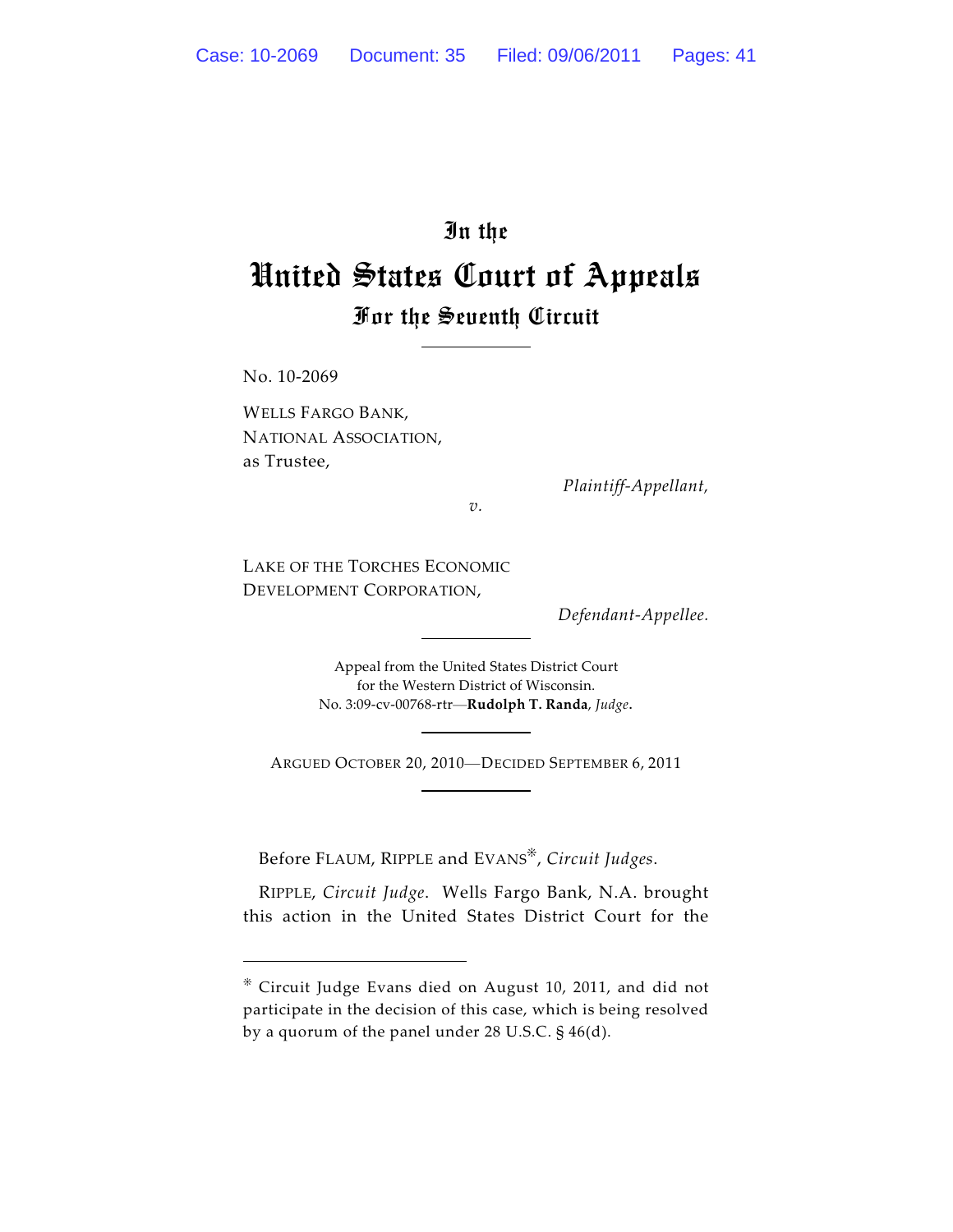Western District of Wisconsin against Lake of the Torches Economic Development Corporation ("Lake of the Torches" or "the Corporation"), a tribal corporation wholly owned by a federally recognized Indian tribe. Acting in its capacity as trustee, Wells Fargo alleged that Lake of the Torches had breached a bond indenture and filed a motion seeking the appointment of a receiver to manage the trust security on behalf of the bondholder. The district court held that the indenture was void because it was a gaming facility management contract unapproved by the National Indian Gaming Commission ("NIGC" or "the Commission"). *See* 25 U.S.C. §§ 2710(d)(9), 2711(a)(1); 25 C.F.R. § 533.7. Reasoning that the waiver of the Corporation's sovereign immunity in the indenture was consequently also void, the district court dismissed the case for lack of subject matter jurisdiction. Wells Fargo then filed motions to alter or amend the judgment and for leave to file an amended complaint to assert claims on its own behalf and on behalf of the bondholder. The court denied both motions, and Wells Fargo appealed.

We agree with the district court that the indenture constitutes an unapproved management contract within the meaning of the statute and is therefore void. Consequently, Lake of the Torches' waiver of sovereign immunity contained in that document is also void and cannot serve as a predicate for the district court's jurisdiction. We further believe that the district court prematurely denied Wells Fargo's motion to file an amended complaint asserting claims for legal and equitable relief in connection with the bond transaction. Assuming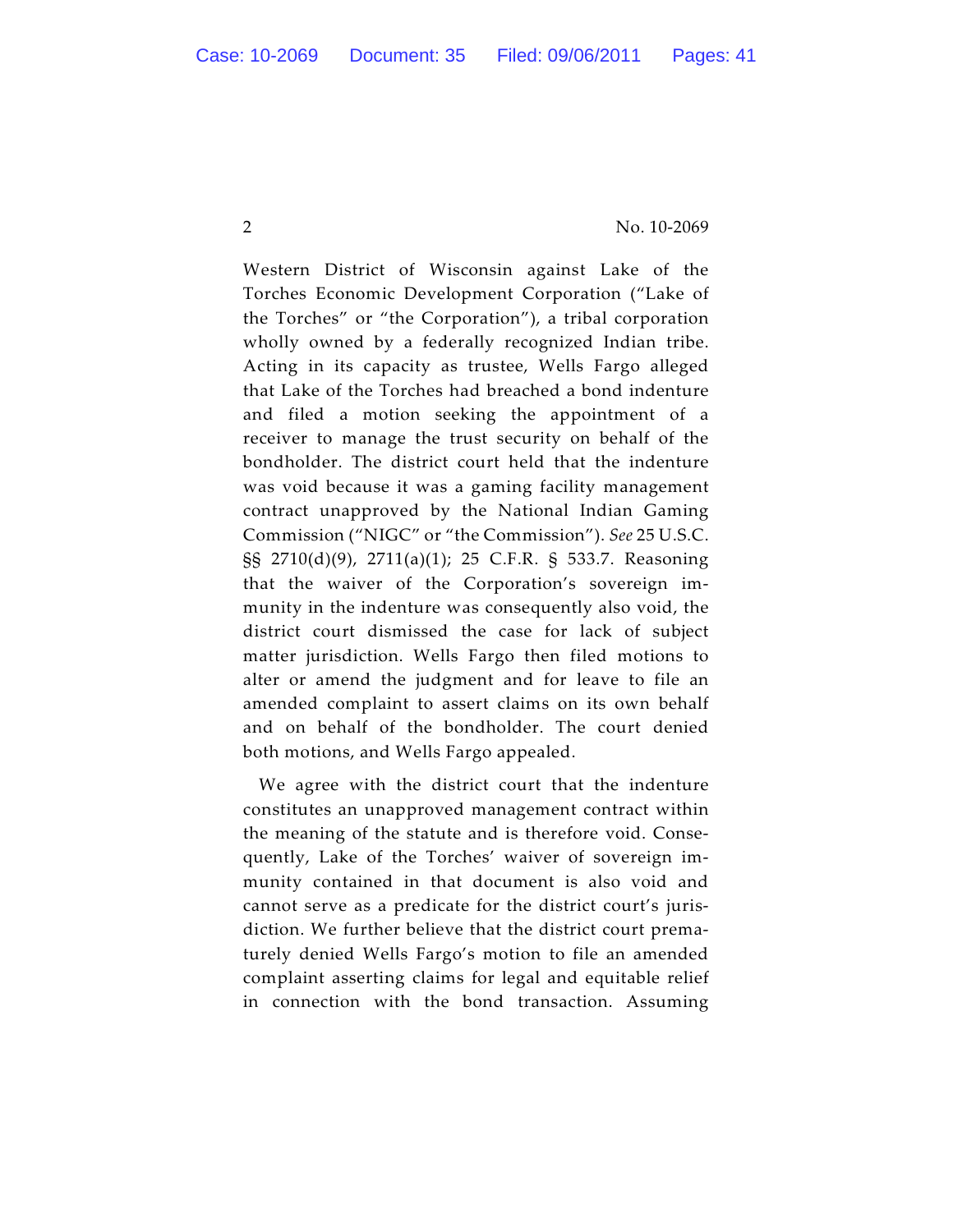that Wells Fargo has standing to assert the claims of the bondholder, it is an open issue whether other documents connected to the bond offering, exclusive of the indenture, evince an intent on the part of the Corporation to waive sovereign immunity with respect to claims in connection with the bond offering filed by Wells Fargo on behalf of the bondholder or on its own behalf. Accordingly, we affirm in part and reverse in part the judgment of the district court.

# **I**

#### **BACKGROUND**

#### **A.**

Because the task before us is primarily one of statutory and regulatory interpretation, we begin by setting forth the basic statutory and regulatory framework established by Congress and by NIGC, the agency acting under the authority of the governing statute.

During the 1970s and 1980s, many Native American tribes began to take advantage of their exemptions from certain state regulatory laws to conduct gaming operations on tribal land, thereby providing a much-needed source of revenue for the tribes and their members. *See California v. Cabazon Band of Mission Indians*, 480 U.S. 202, 218-20 & n.21 (1987). Many states had serious concerns about the rise of Indian gaming establishments, however, and Congress attempted to develop a compromise that would limit federal or state intervention into the sovereignty of Indian tribes while furthering legitimate state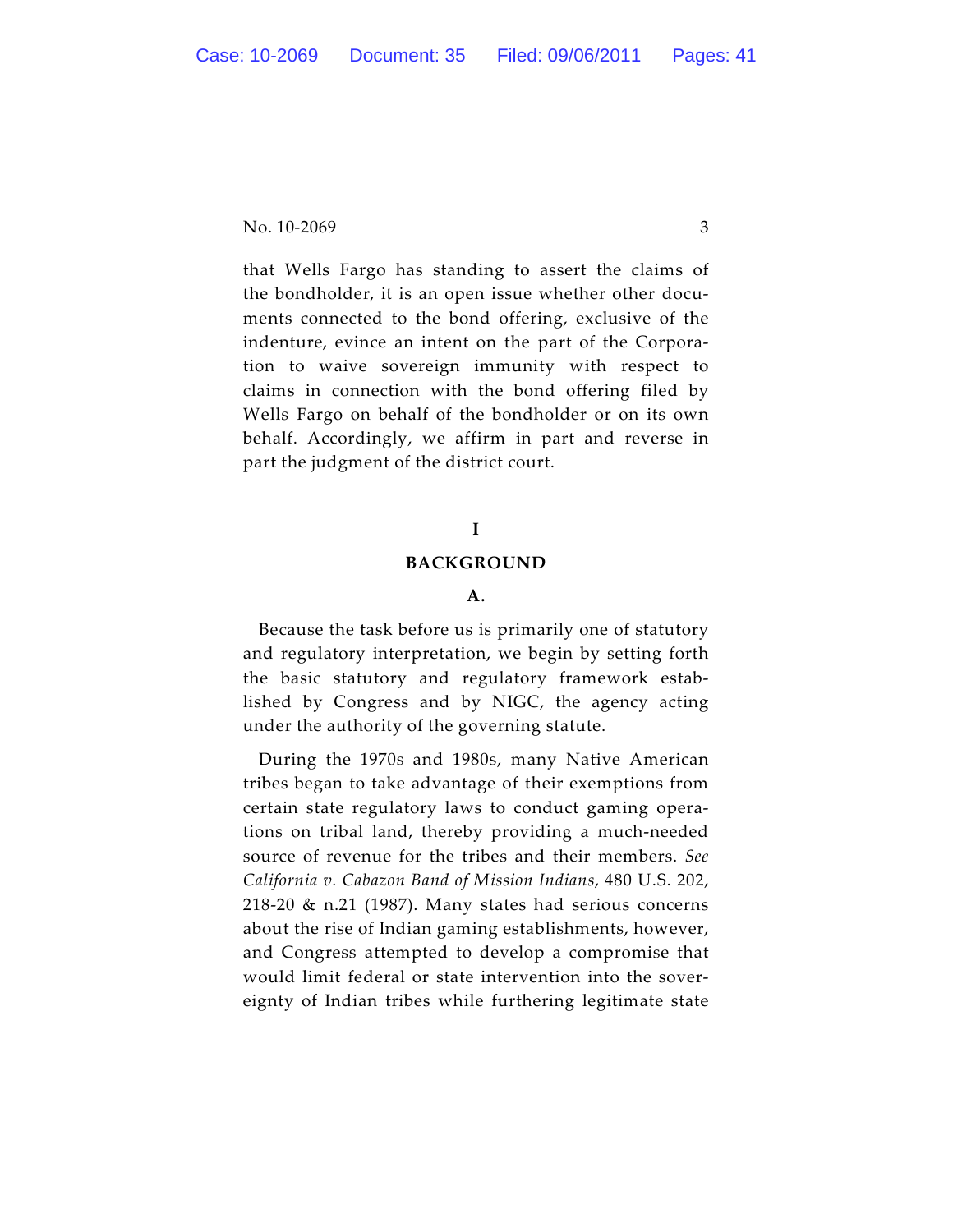policy goals regulating or prohibiting gambling. *See* S. Rep. No. 100-446, at 1-6 (1988), *reprinted in* 1988 U.S.C.C.A.N. 3071, 3071-76.

At the same time, many members of Congress expressed concern about the private gaming management companies that often contracted with Indian tribes to develop and operate gaming facilities on tribal land. In the view of these lawmakers, these management companies posed two concerns: first, that they would take advantage of the tribes and bilk them out of gambling revenues and, second, that they would allow organized crime to infiltrate Indian gaming operations.

In addition, many federal courts had held that management contracts related to tribal land required approval from the Secretary of the Interior under 25 U.S.C. § 81.<sup>1</sup> See

 $1$  At the time, section 81 provided, in relevant part:

No agreement shall be made by any person with any tribe of Indians, or individual Indians not citizens of the United States, for the payment or delivery of any money or other thing of value, in present or in prospective, or for the granting or procuring any privilege to him, or any other person in consideration of services for said Indians *relative to their lands*, . . . unless such contract or agreement be executed and approved [by the Secretary of the Interior and the Commissioner of Indian Affairs].

*Wisconsin Winnebago Bus. Comm. v. Koberstein*, 762 F.2d 613, 615 (7th Cir. 1985) (quoting 25 U.S.C. § 81) (emphasis added). In (continued...)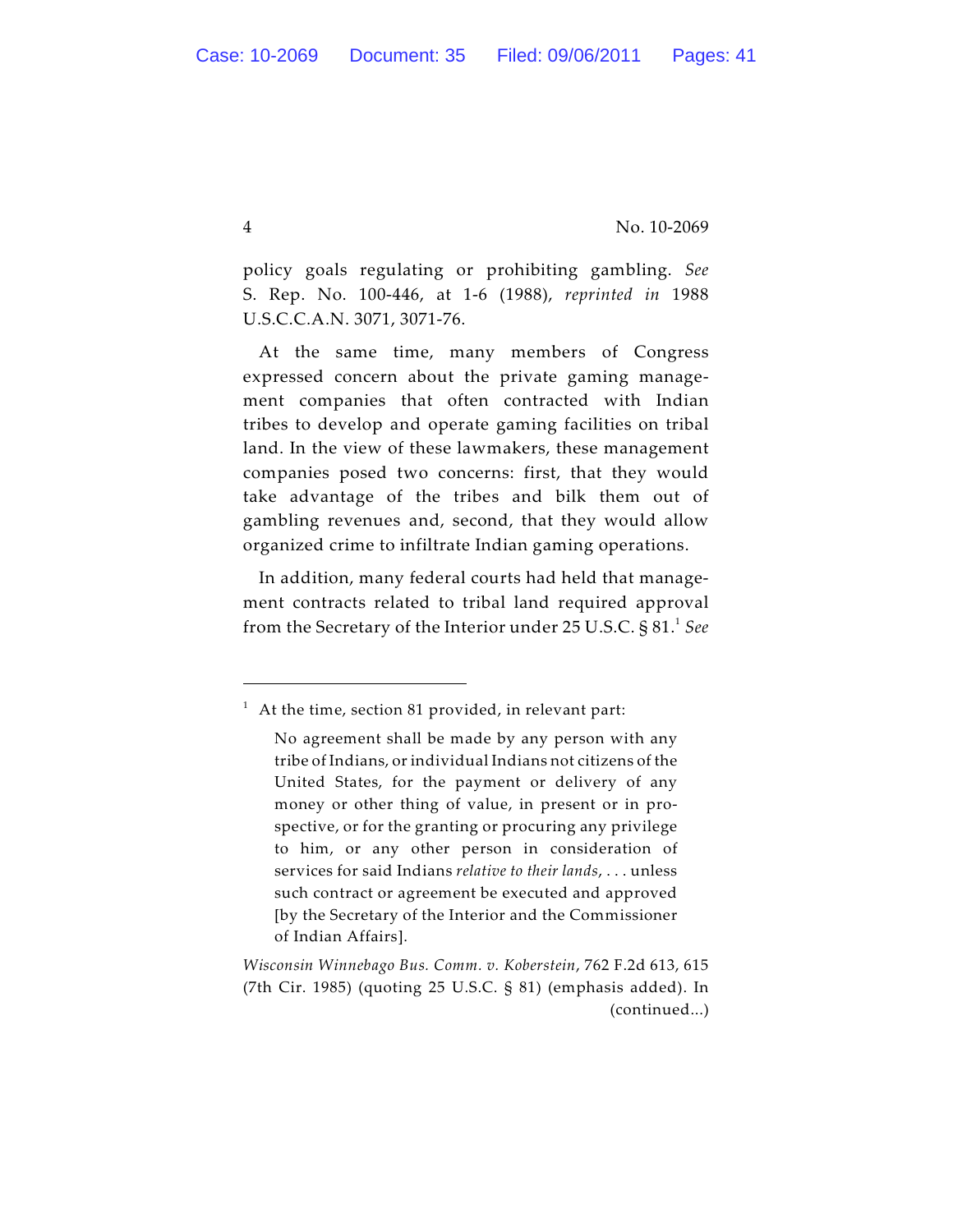*United States ex rel. Mosay v. Buffalo Bros. Mgmt., Inc.*, 20 F.3d 739, 740 (7th Cir. 1994). The Secretary, however, lacked clear statutory standards to apply in evaluating management agreements. *See* 25 U.S.C. § 2701(2) (finding that "[f]ederal courts have held that section 81 of this title requires Secretarial review of management contracts dealing with Indian gaming, but does not provide standards for approval of such contracts"). Congress again sought to develop a solution that would protect tribes from unscrupulous contractors and criminals but would not unnecessarily interfere with the tribes' sovereignty or economic self-sufficiency.<sup>2</sup>

In 1988, Congress addressed these issues by enacting the Indian Gaming Regulatory Act ("the IGRA" or "the Act"). Pub. L. No. 100-497, 102 Stat. 2467 (codified at 25 U.S.C. §§ 2701 to 2721). Its stated goals were to create a comprehensive regulatory framework "for the operation of gaming by Indian tribes as a means of promoting tribal economic development, self-sufficiency, and strong

 $1$  (...continued)

<sup>2000,</sup> Congress amended § 81. *See* Pub. L. No. 106-179, § 2. It now reads: "No agreement or contract with an Indian tribe that encumbers Indian lands for a period of 7 or more years shall be valid unless that agreement or contract bears the approval of the Secretary of the Interior or a designee of the Secretary." 25 U.S.C. § 81(b).

*See generally* Franklin Ducheneaux, *The Indian Gaming Regula-* <sup>2</sup> *tory Act: Background and Legislative History*, 42 Ariz. St. L.J. 99 (2010) (describing congressional concerns regarding management contractors).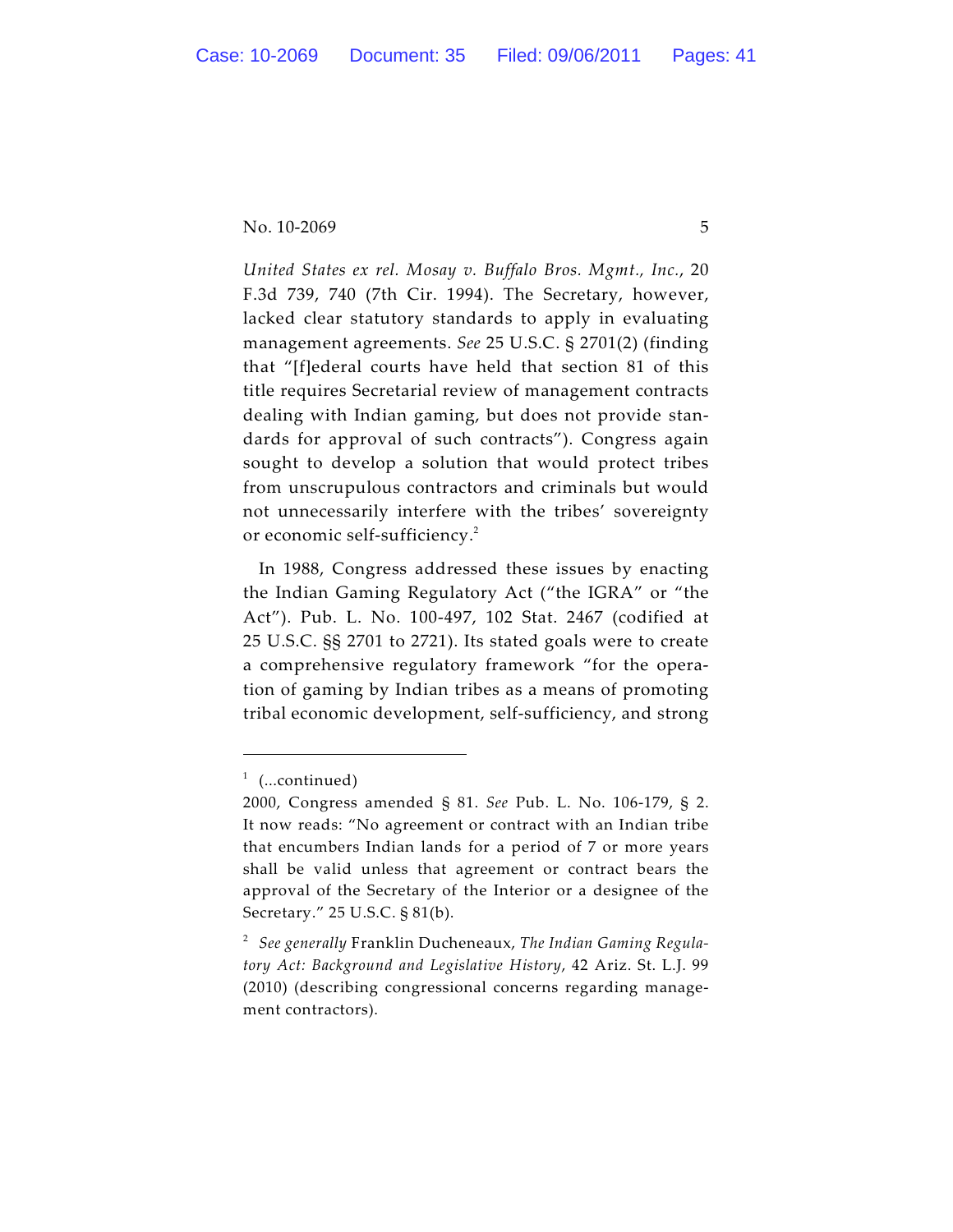tribal governments," to "shield [tribes] from organized crime and other corrupting influences, to ensure that the Indian tribe is the primary beneficiary of the gaming operation, and to assure that gaming is conducted fairly and honestly by both the operator and players." 25 U.S.C. § 2702(1)-(2).

The Act, which represents the fulfillment of many years of congressional compromise over Indian gaming, *see* S. Rep. No. 100-446, at 1-2, divides gaming operations into three classes and imposes different regulatory requirements on each.

First, "class I gaming," which refers to social games conducted for minimal value and traditional Indian games connected to tribal ceremonies, 25 U.S.C. § 2703(6), is left entirely "within the exclusive jurisdiction of the Indian tribes" and remains unregulated by state or federal law. *Id.* § 2710(a)(1).

Second, "class II gaming," which encompasses bingo, lotteries and card games in which gamblers play against one another rather than against the house (poker, for example), *see id.* § 2703(7), is subject to a more extensive set of conditions and regulations. It is permitted only on tribal lands in states that do not entirely prohibit such gaming and only where the tribal resolution authorizing the operation is approved by the Chairman of the Commission. *Id.* § 2710(b)(1)(A)-(B). The Chairman's approval is contingent on the resolution's satisfaction of several conditions, including that it vests the sole proprietary interest in the operation in the tribe, that it sets up auditing systems and that it prohibits the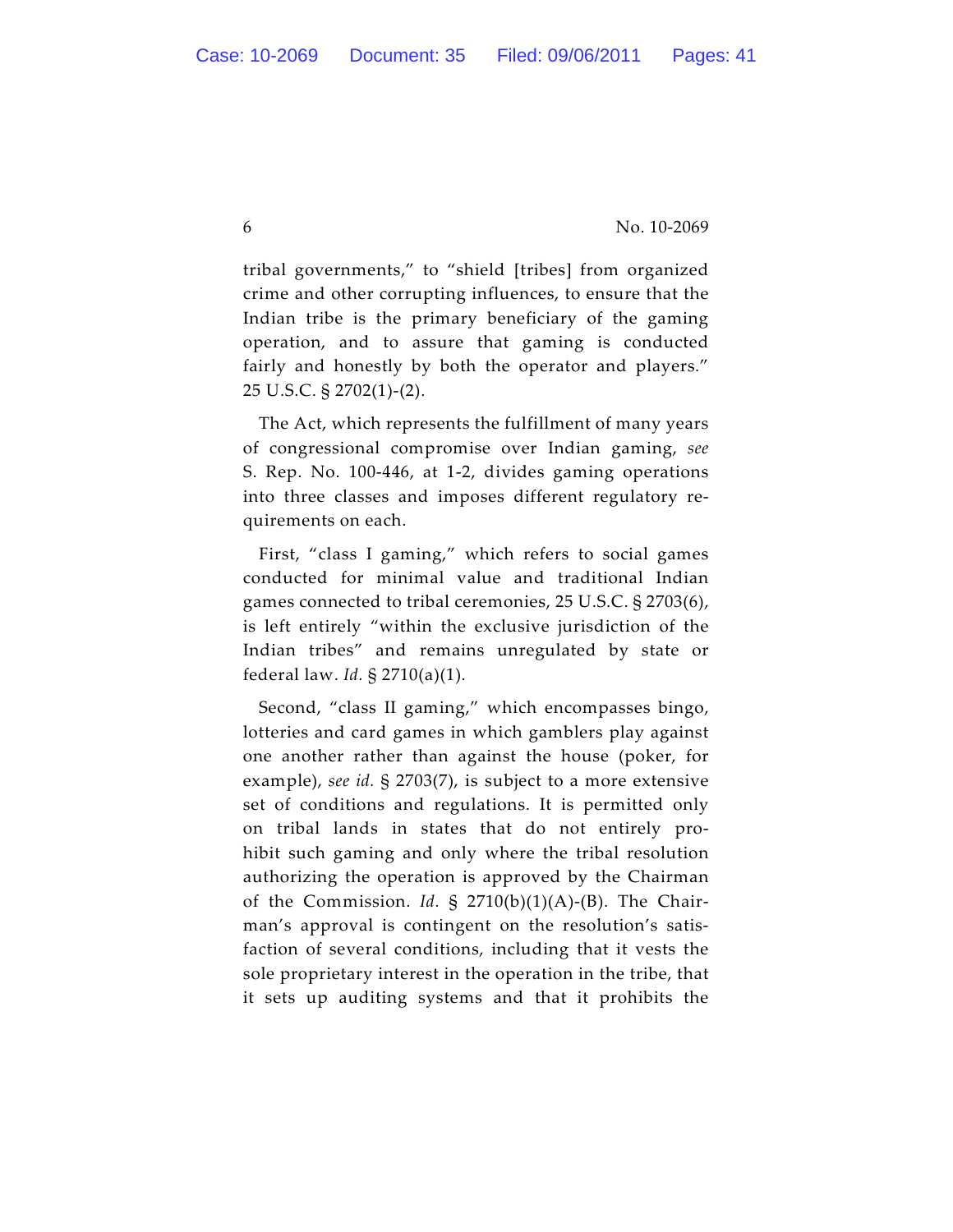tribe from spending profits other than for certain, enumerated purposes. *Id.* § 2710(b)(2).

Finally, "class III gaming," which includes all other types of gambling, *id.* § 2703(8), regulates such activities as casino games played against the house (e.g., blackjack and roulette), slot machines and pari-mutuel betting (e.g., horse racing). Class III gaming is permitted only if it is "conducted in conformance with a Tribal-State compact entered into by the Indian tribe and the State" in which the tribal lands are located. *Id.* § 2710(d)(1)(C); *see also Seminole Tribe of Florida v. Florida*, 517 U.S. 44, 48-50 (1996) (describing the tribal-state compact scheme).

The Act vests in the Commission the power to promulgate regulations. 25 U.S.C. § 2706(b)(10). In addition, it provides the Chairman of the Commission with the authority to review and approve management contracts entered into by an Indian tribe "for the operation and management," *id.* § 2711(a)(1), of a class II or class III gaming facility. *See id.* §§ 2710(d)(9), 2711(a)(1).<sup>3</sup> Under Commission regulations, unapproved management con-

 $3$  25 U.S.C. § 2710(d)(9) provides that "[a]n Indian tribe may enter into a management contract for the operation of a class III gaming activity if such contract has been submitted to, and approved by, the Chairman."  $25$  U.S.C. §  $2711(a)(1)$ provides that, "[s]ubject to the approval of the Chairman, an Indian tribe may enter into a management contract for the operation and management of a class II gaming activity."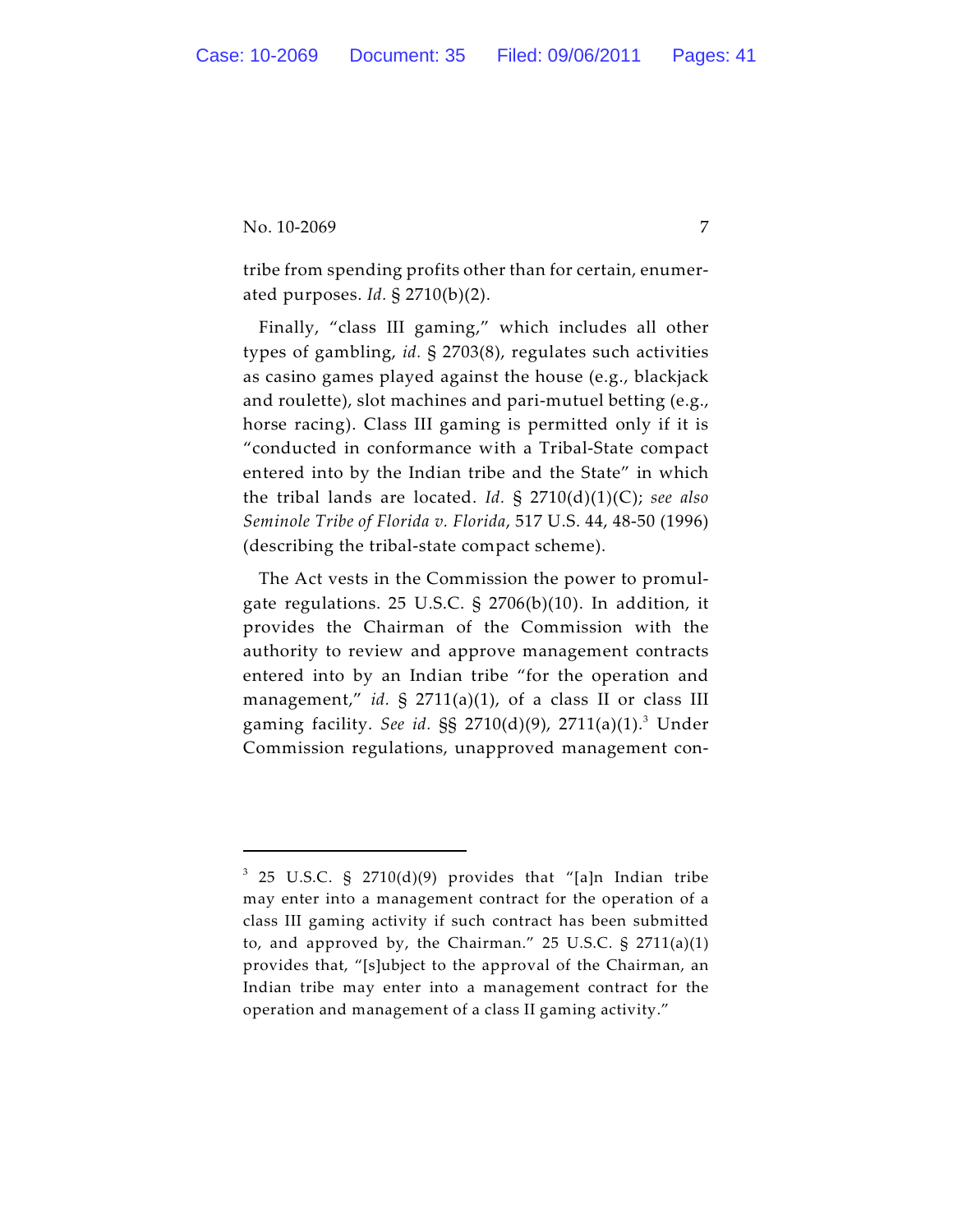tracts "are void." 25 C.F.R.  $\S$  533.7.<sup>4</sup> The Chairman's review of management contracts is subject to standards set out in the Act and in regulations promulgated by the Commission. Those standards include background checks of those involved with the management contractor, provisions setting out responsibility over the operations of the facility and substantive limits on the duration of the contract and the amount of compensation the management contractor may receive for its services. *See* 25 U.S.C. § 2711; 25 C.F.R. §§ 531, 533, 537.

# **B.**

Lake of the Torches is a corporation chartered under tribal law by the Lac du Flambeau Band of Lake Superior Chippewa Indians ("the Tribe") to own and operate the Lake of the Torches Resort Casino ("the Casino"). The Casino is a class II and class III gaming facility located on tribal lands in northern Wisconsin and is operated pursuant to a tribal-state compact with the State of Wis $consin.<sup>5</sup>$ 

<sup>25</sup> C.F.R. § 533.7 provides: "Management contracts and 4 changes in persons with a financial interest in or management responsibility for a management contract, that have not been approved by the Chairman in accordance with the requirements of part 531 of this chapter and this part, are void."

 $5$  The Commission approved a tribal ordinance authorizing Lake of the Torches to conduct class II and class III gaming on tribal lands. Letter from Anthony J. Hope, NIGC Chairman, to (continued...)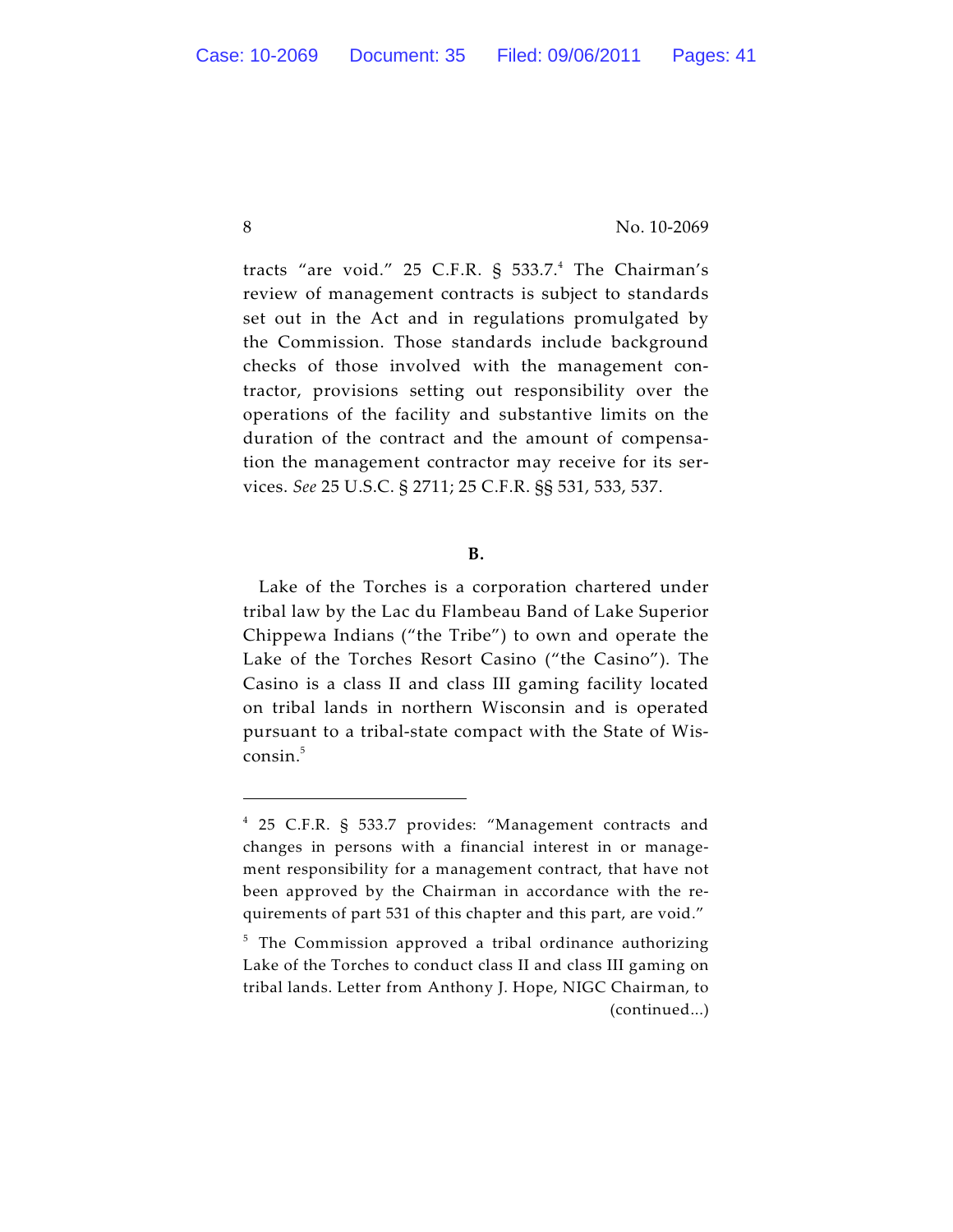Several years ago, the Tribe decided to diversify its operations by investing in a project to build a riverboat casino, hotel and bed and breakfast in Natchez, Mississippi. In order to secure funding for that investment and to refinance \$27.8 million of existing debt, Lake of the Torches issued \$50 million in taxable gaming revenue bonds. The bonds, which were secured by the revenues and related assets of the Casino, $6$  were accompanied by

 $6$  Specifically, the security interest includes:

(a) the "Pledged Revenues" as defined in the Indenture;

(b) the Corporation's accounts, deposit accounts, general intangibles, chattel paper, instruments and investment property whether now owned or hereafter acquired and the proceeds of each of the foregoing and all books, records and files relating to all or any portion of the Collateral;

(continued...)

 $5$  (...continued)

Tom Maulson, Tribe President (Nov. 29, 1993), *available at* http://www.nigc.gov/Portals/0/NIGC%20Uploads/Reading Room/gamingordinances/lcdflmbbndlksuporchpwaind/ordap pr112993.pdf. In 1992, the Tribe entered into a compact with the State of Wisconsin to conduct class III gaming at the Casino. *See* Amendments to the Lac du Flambeau Band of Lake Superior Chippewa Indians and the State of Wisconsin Gaming Compact of 1992 (Dec. 18, 1998), *available at* http://www.nigc.gov/Portals/0/NIGC%20Uploads/readingroom/ compacts/Lac%20du%20Flambeau%20Band%20of%20Lake%20 Superior%20Chippewa%20Indians/lacduflambeaucomp021199. pdf.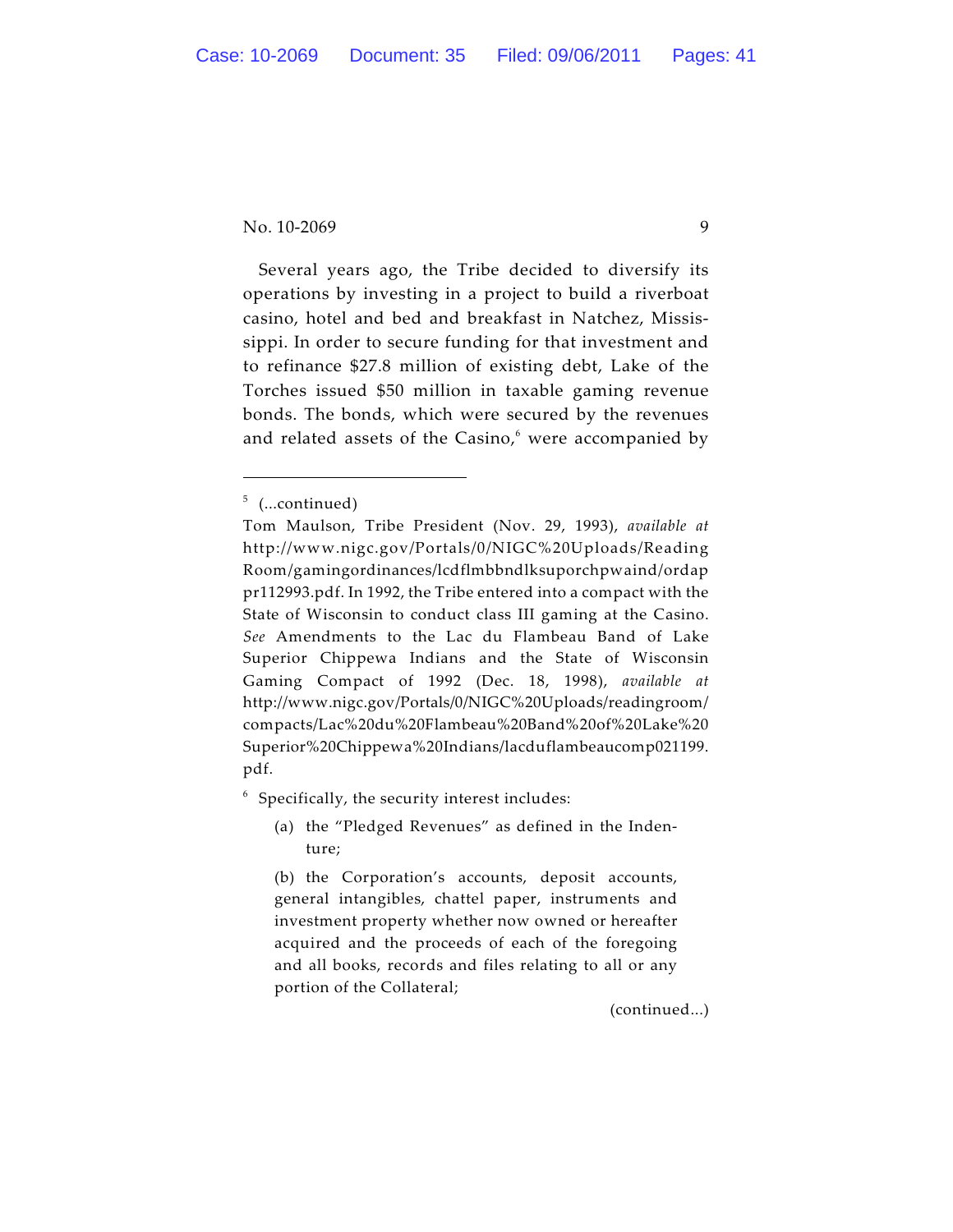a trust indenture ("the Indenture") naming Wells Fargo as trustee. The Indenture set forth several present and contingent provisions that vested in Wells Fargo and the bondholder the power to ensure that Lake of the Torches satisfied its repayment obligations and that Casino revenues would be sufficient to repay the bonds. Under the terms of the Indenture, Wells Fargo assumed oversight of Casino revenues, which Lake of the Torches was required to place into a deposit account controlled by Wells Fargo. Wells Fargo would use the funds in the account to repay the bondholders according to the repayment schedule. When Lake of the Torches required funds to pay its operating expenses, it could certify its need to Wells Fargo and withdraw necessary amounts from the account.

Because federally recognized Indian tribes are sovereign entities, they are immune from suit absent waiver or congressional abrogation. *See Kiowa Tribe of Oklahoma v. Mfg. Techs., Inc.*, 523 U.S. 751, 754 (1998) ("As a matter of federal law, an Indian tribe is subject to

R.29-1 at 2-3.

 $6$  (...continued)

<sup>(</sup>c) the Equipment;

<sup>(</sup>d) all improvements, accessions, appurtenances, substitutions and replacements to the Equipment, insurance proceeds and condemnation awards payable therefrom; and

<sup>(</sup>e) all proceeds and products of (a), (b), (c) and (d) and all rights thereto[.]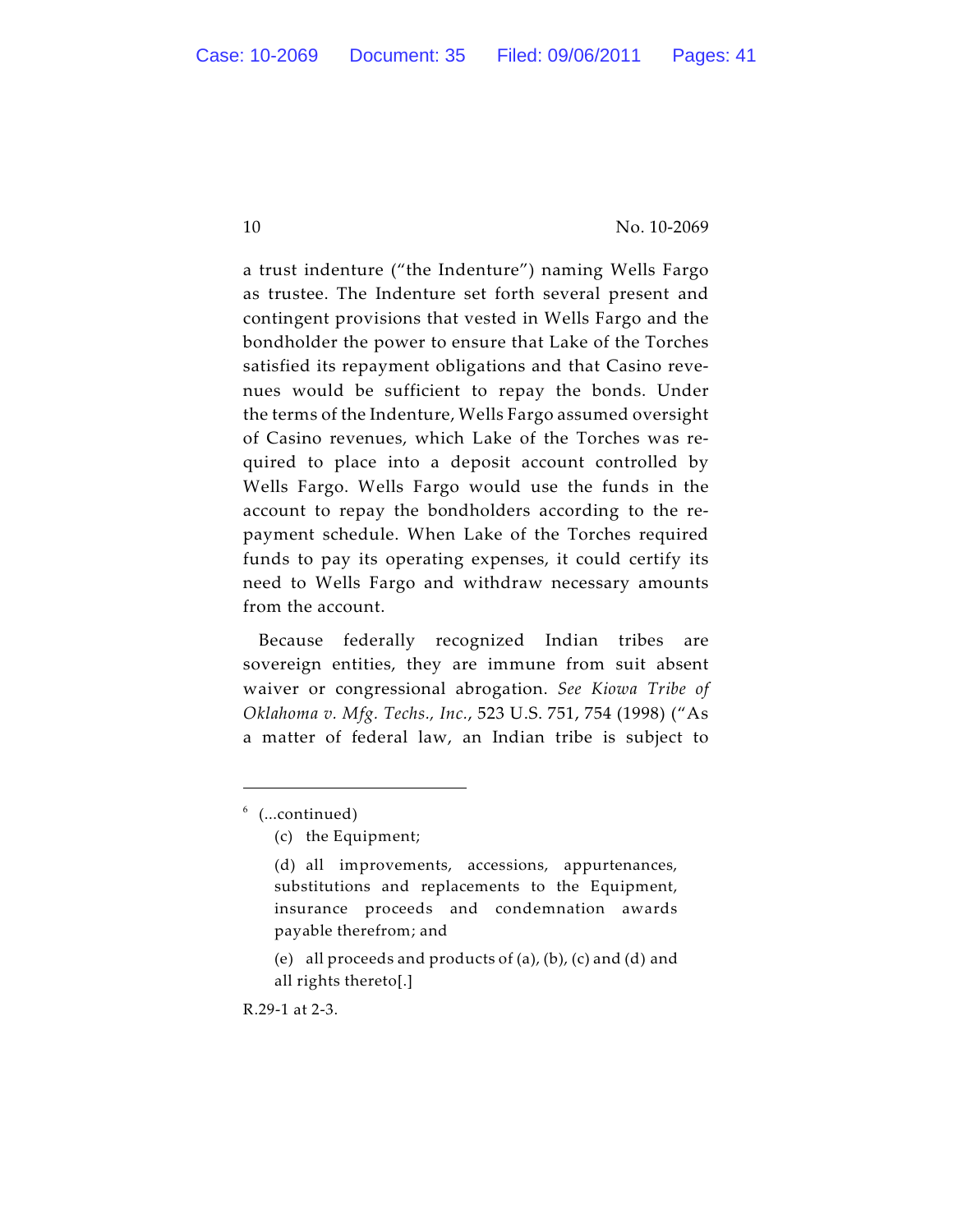suit only where Congress has authorized the suit or the tribe has waived its immunity."); *Wisconsin v. Ho-Chunk Nation,* 512 F.3d 921, 928 (7th Cir. 2008).<sup>7</sup> Therefore, in the Indenture, Lake of the Torches agreed to a limited waiver of its sovereign immunity for suits connected to the bonds, the Indenture, the corporate resolution authorizing issuance of the bonds ("the Bond Resolution") and related documents (collectively, "the Bond Documents"). Lake of the Torches also made multiple representations—directly and through counsel—that none of the bond documents "constitute[d] a 'management contract' or an agreement that is a 'collateral agreement' to a management contract that relates to a gaming activity regulated by IGRA pursuant to 25 U.S.C. § 2711." R.29-6 at 9.

In January 2008, a single purchaser, Saybrook Capital LLC, purchased the bonds for \$50 million. The bonds carry an interest rate of 12% and are slated to mature on October 1, 2012. R.50-3 at 3.

 $7$  The parties do not dispute that, although Lake of the Torches is a corporation operating as a commercial entity, it partakes of the Tribe's immunity from suit. We therefore do not address the issue. We note that the tribal document incorporating Lake of the Torches does not waive sovereign immunity and that the parties' assumption is compatible with the general assumption prevailing among courts and commentators. *See, e.g.*, *Allen v. Gold Country Casino*, 464 F.3d 1044, 1046-47 (9th Cir. 2006); *Cohen's Handbook of Federal Indian Law* §§ 7.05[1], 21.02[2] (2005 ed.) (discussing tribal sovereign immunity).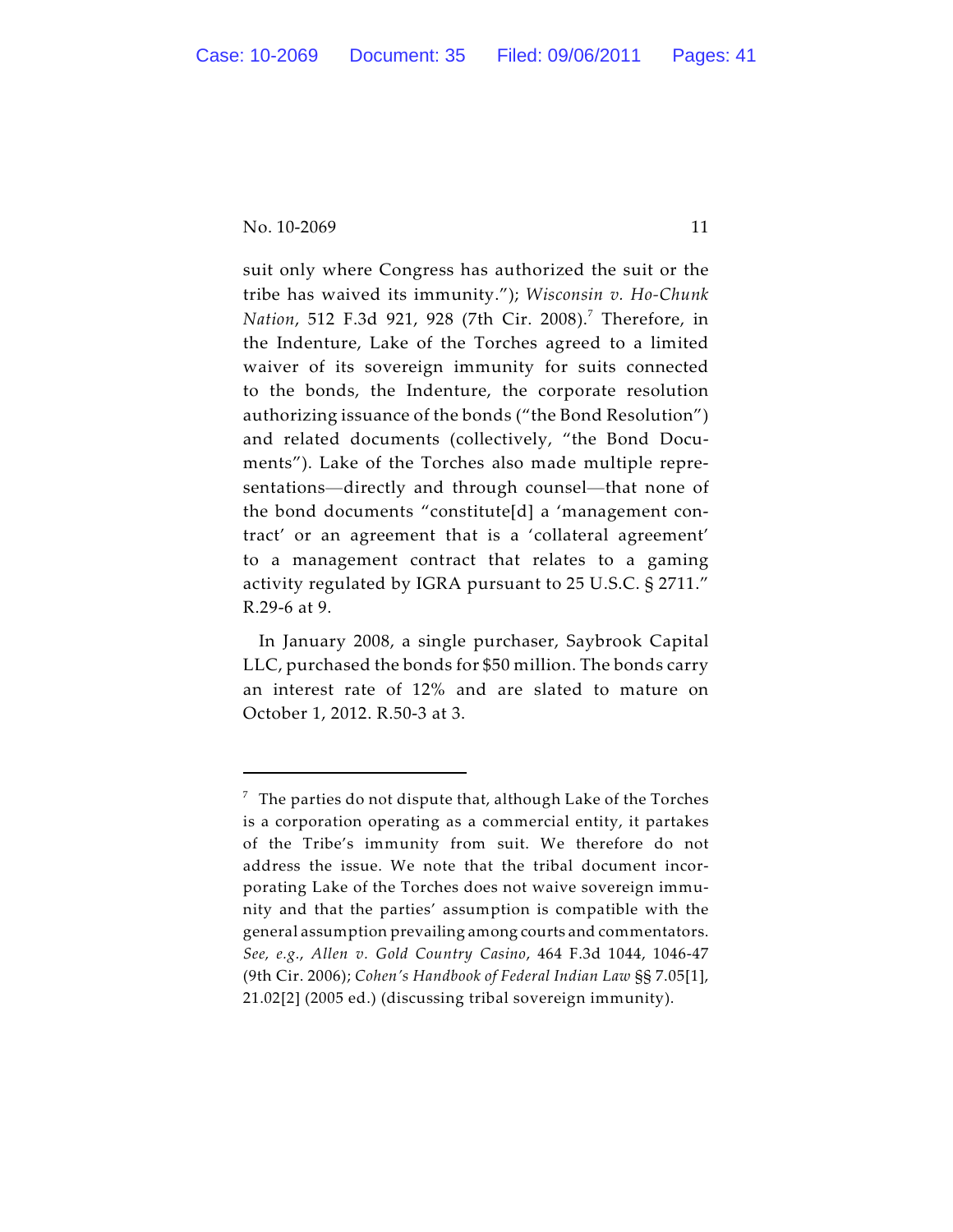The Natchez investment proved to be less successful than originally hoped, leaving the Tribe unenthusiastic about its bond obligations. According to the complaint, in October 2009, the Tribe elected a new governing council that had campaigned on a pledge to repudiate the bonds. Shortly thereafter, Tribe officials requested that Wells Fargo transfer \$4,750,000 held in the deposit account to Lake of the Torches, ostensibly for operating expenses. After Wells Fargo made the transfer, however, it determined that Lake of the Torches had misrepresented its need for the funds. Wells Fargo therefore requested confirmation from Lake of the Torches that the money was required to pay operating expenses, but Lake of the Torches failed to respond and then stopped depositing Casino revenue in the trust account. Lake of the Torches since has repudiated its obligations under the bonds and refuses to repay the \$46,615,000 remaining principal or the interest owed to Saybrook. *See* R.50-1 at 18- 19; R.50-9 at 2.

**C.**

On December 21, 2009, Wells Fargo filed this action against Lake of the Torches for breach of the Indenture. Wells Fargo also filed an emergency motion requesting that the court appoint, pursuant to Federal Rule of Civil Procedure 66 and the terms of the Indenture, a temporary receiver over the Casino revenues and other assets pledged as security for the bonds. After preliminary briefing on the emergency motion, the district court scheduled an evidentiary hearing for January 6, 2010. The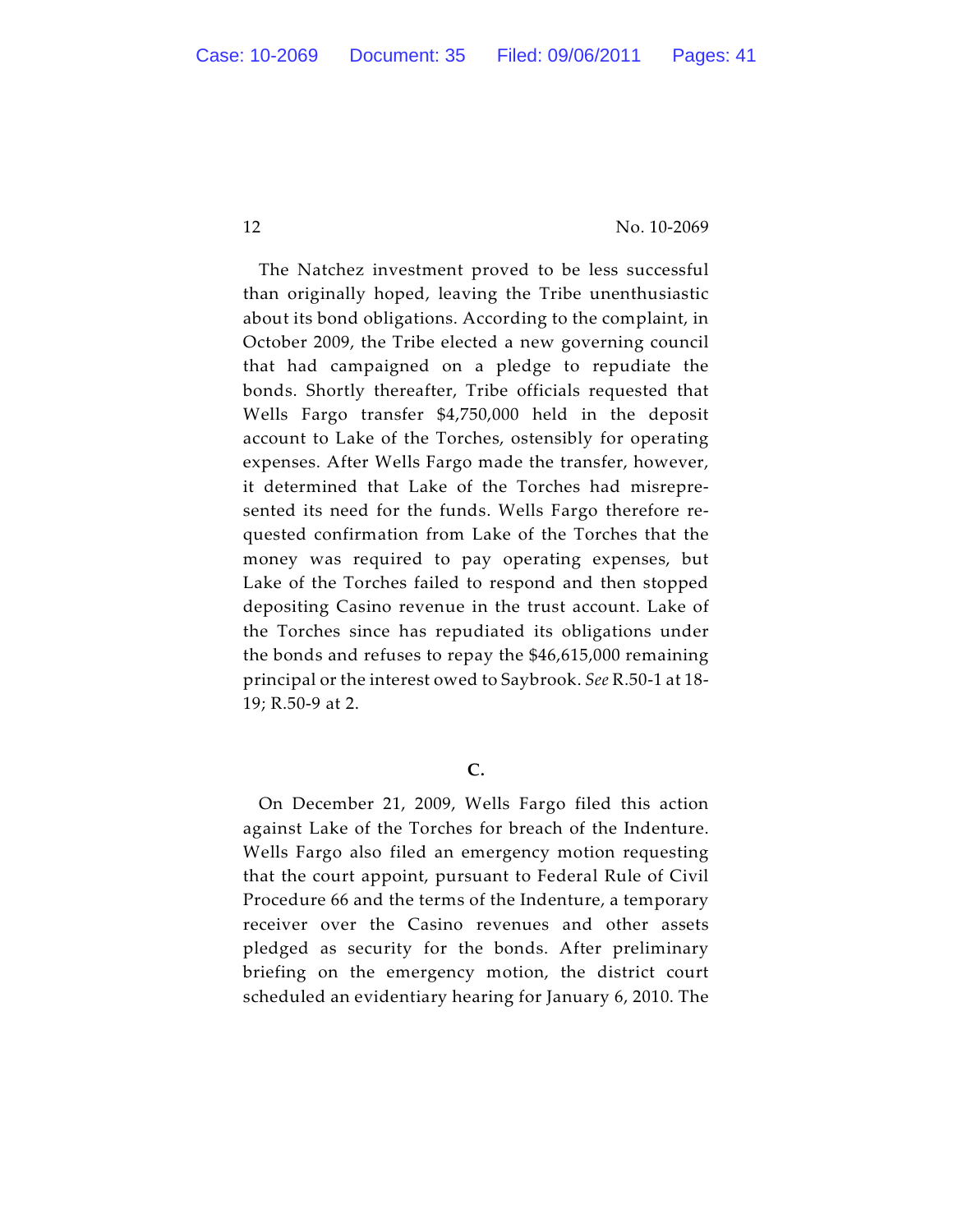day before that scheduled hearing, the assigned district judge recused herself and another district judge was assigned to the case. That same day, the newly assigned district judge canceled the evidentiary hearing and substituted for it a telephone status conference. Before the status conference, however, the district court entered a *sua sponte* order dismissing the case for lack of jurisdiction. *See* R.43.

In a written opinion issued five days later, the district court explained its determination. *See Wells Fargo Bank, N.A. v. Lake of the Torches Econ. Dev. Corp.*, 677 F. Supp. 2d 1056 (W.D. Wis. 2010). The court held that the Indenture was a management contract within the meaning of the Act and that, because it was unapproved by the Chairman of the NIGC, it was void. *Id.* at 1057.

The district court based its determination on several provisions of the Indenture, evaluated in light of Commission regulations. The court first explained that the Commission defines a management contract as "any contract, subcontract, or collateral agreement between an Indian tribe and a contractor or between a contractor and a subcontractor if such contract or agreement provides for the management of *all or part* of a gaming operation," *id.* at 1059 (quoting 25 C.F.R. § 502.15) (emphasis added), and a "primary management official" as one with the "authority to 'set up working policy for the gaming operation,'" id. (quoting 25 C.F.R. § 502.19(b)(2)). The court determined that "the regulations demonstrate that a 'necessary condition for a management contract is that it grant to a party other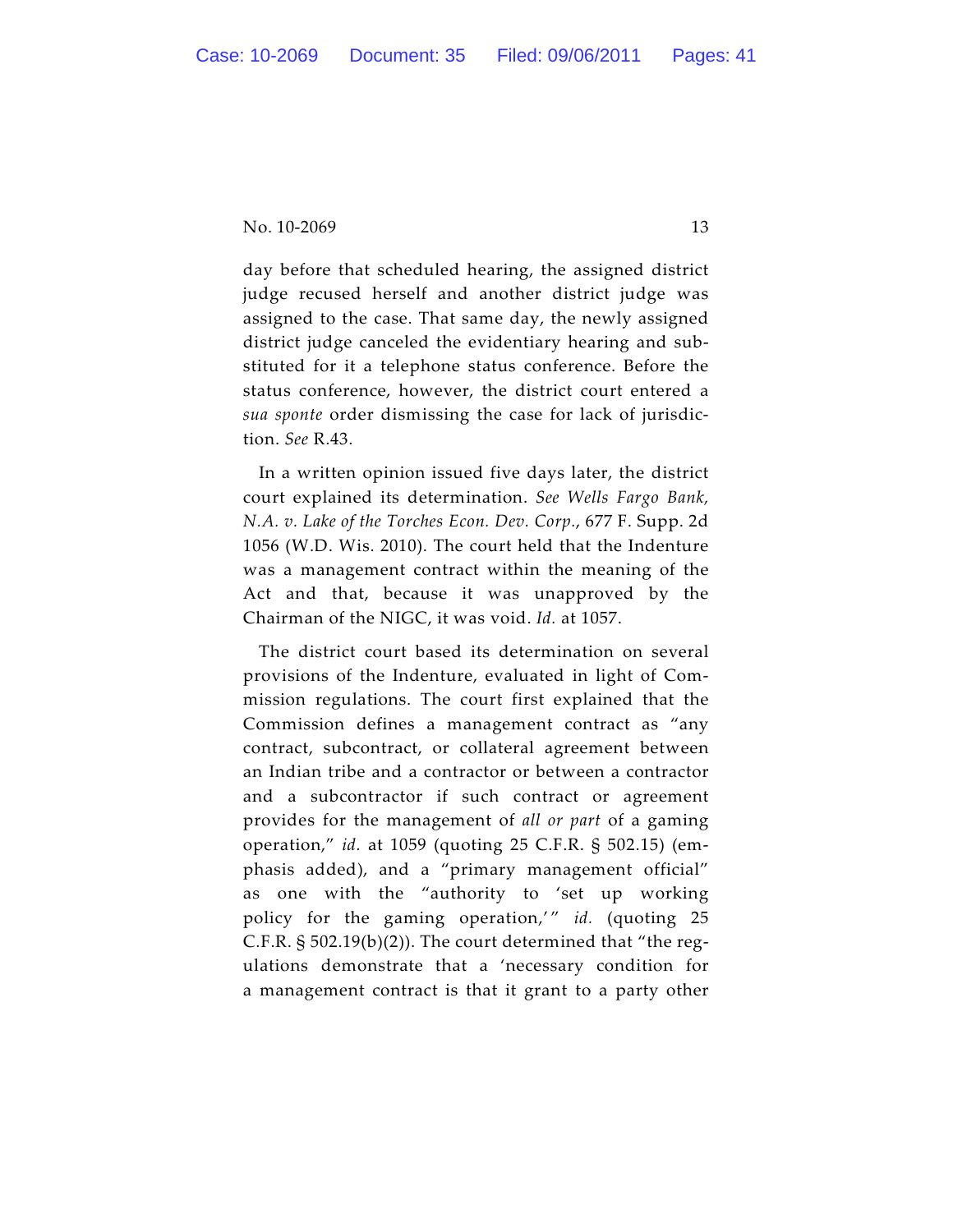than the tribe some authority with regard to a gaming operation.' " *Id.* (quoting *Machal, Inc. v. Jena Band of Choctaw Indians*, 387 F. Supp. 2d 659, 665 (W.D. La. 2005)).

With this framework in place, the district court examined the Indenture and determined that several of its provisions provide Wells Fargo and Saybrook with significant authority to set up working policy for the Casino's operations. Specifically, the Indenture grants a security interest in the Casino's gross revenues; prohibits Lake of the Torches from making capital expenditures beyond a certain limit without bondholder approval; provides for the appointment of a management consultant if Lake of the Torches fails to meet a specified debtservice ratio and requires Lake of the Torches to use its best efforts to implement the consultant's recommendations; limits Lake of the Torches' ability to replace or remove certain key management personnel without bondholder consent; gives bondholders the right upon default to require that Lake of the Torches replace management personnel; and permits Wells Fargo to seek the appointment of a receiver of the trust estate upon default. *See id.* at 1059-60.

The district court held that these restrictions on the Corporation "give the bondholders the opportunity to exert significant control over the management operations of the Casino Facility." *Id.* at 1060. Additionally, the court determined that the provision for appointing a receiver over Casino revenues would allow the receiver to "exert[] a form of managerial control since those monies could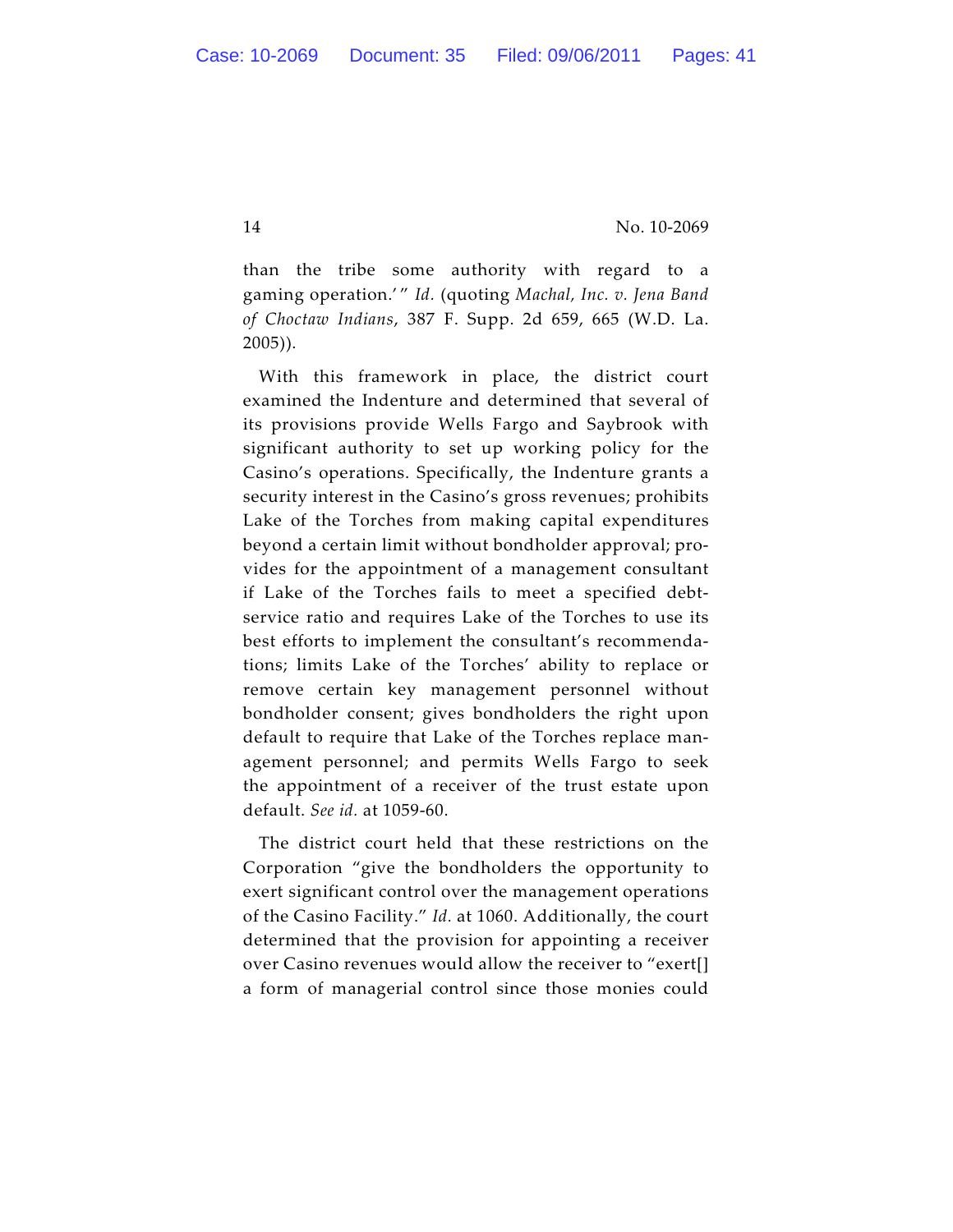not be used for other purposes related to the operation of the Casino Facility." *Id.*

Accordingly, the court determined that the Indenture was a management contract. Because unapproved management contracts are void, the waiver of sovereign immunity contained in the Indenture also was void and the district court was without jurisdiction. Consequently, it dismissed the case. *See id.* at 1061.

The district court also rejected Wells Fargo's contention that the waiver provision could be severed from the rest of the Indenture and that Lake of the Torches should be estopped from challenging the validity of the Indenture because of its representations in the Bond Resolution that the Indenture was not a management contract. According to the court, Wells Fargo's reliance on Lake of the Torches' representations was "completely unreasonable." *Id.* at 1062.

Wells Fargo moved to alter or amend the judgment and for leave to file an amended complaint to assert claims under the other bond documents. The district court denied both motions. *See Wells Fargo Bank, N.A. v. Lake of the Torches Econ. Dev. Corp.*, No. 09-CV-768, 2010 WL 1687877 (W.D. Wis. Apr. 23, 2010). First, the district court rejected Wells Fargo's claim that the court should not have dismissed the case without the submission of a motion to do so from Lake of the Torches and should not have relied on evidence outside the complaint specifically, an affidavit from Dean Kevin Washburn, an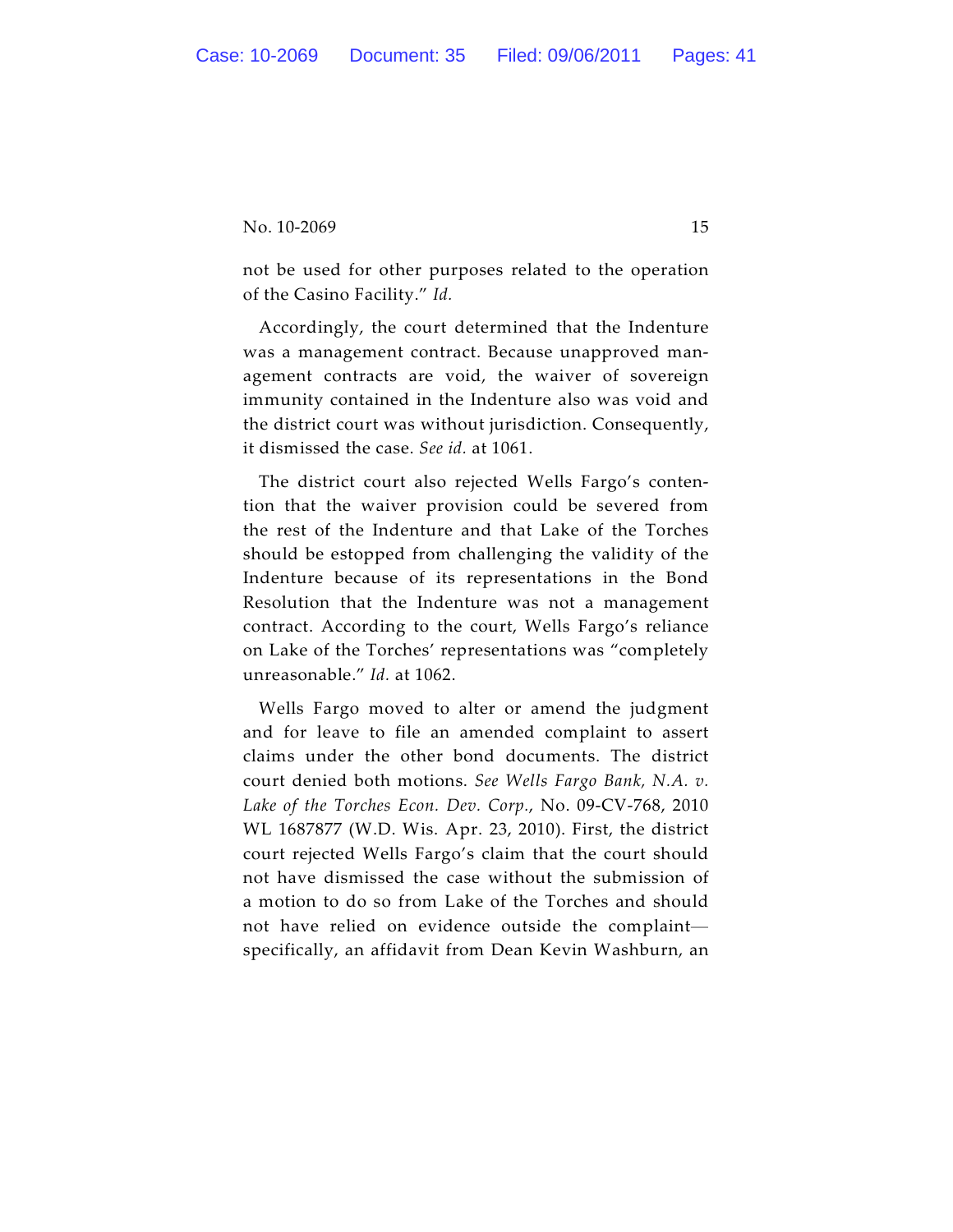expert witness retained by Lake of the Torches.<sup>8</sup> According to the court, although its "*sua sponte* dismissal was unconventional," it was "a legal ruling based upon undisputed facts," and its reliance on the expert's affidavit "was merely persuasive legal authority." *Id.* at \*3. In addition, the court's sudden decision to dismiss the case (one day after the judge was assigned) was justified because the issue "was brought squarely and immediately before the [c]ourt in the context of Wells Fargo's emergency request to appoint a receiver." *Id.* at \*4.

Second, the district court refused to sever the terms in the Indenture that provided for management of the Casino; it took the view that "the management provisions cannot be severed without defeating the primary purpose of the bargain." *Id.* at \*3.

Finally, the court determined that any amendment to the complaint would be futile. Even if Wells Fargo filed a new complaint amended to include claims under the Bond Documents (including the bonds and the Bond Resolution, which, Wells Fargo asserted, also waived sovereign immunity), that complaint would fail because the Bond Documents are "collateral agreements" within the meaning of Commission regulations and, in the view of the district court, are therefore also void. *Id.* at \*6.

 $8$  Dean Washburn is former general counsel of the Commission and is now the dean of the University of New Mexico School of Law. He is at present unaffiliated with the Commission and was retained by Lake of the Torches to submit the affidavit.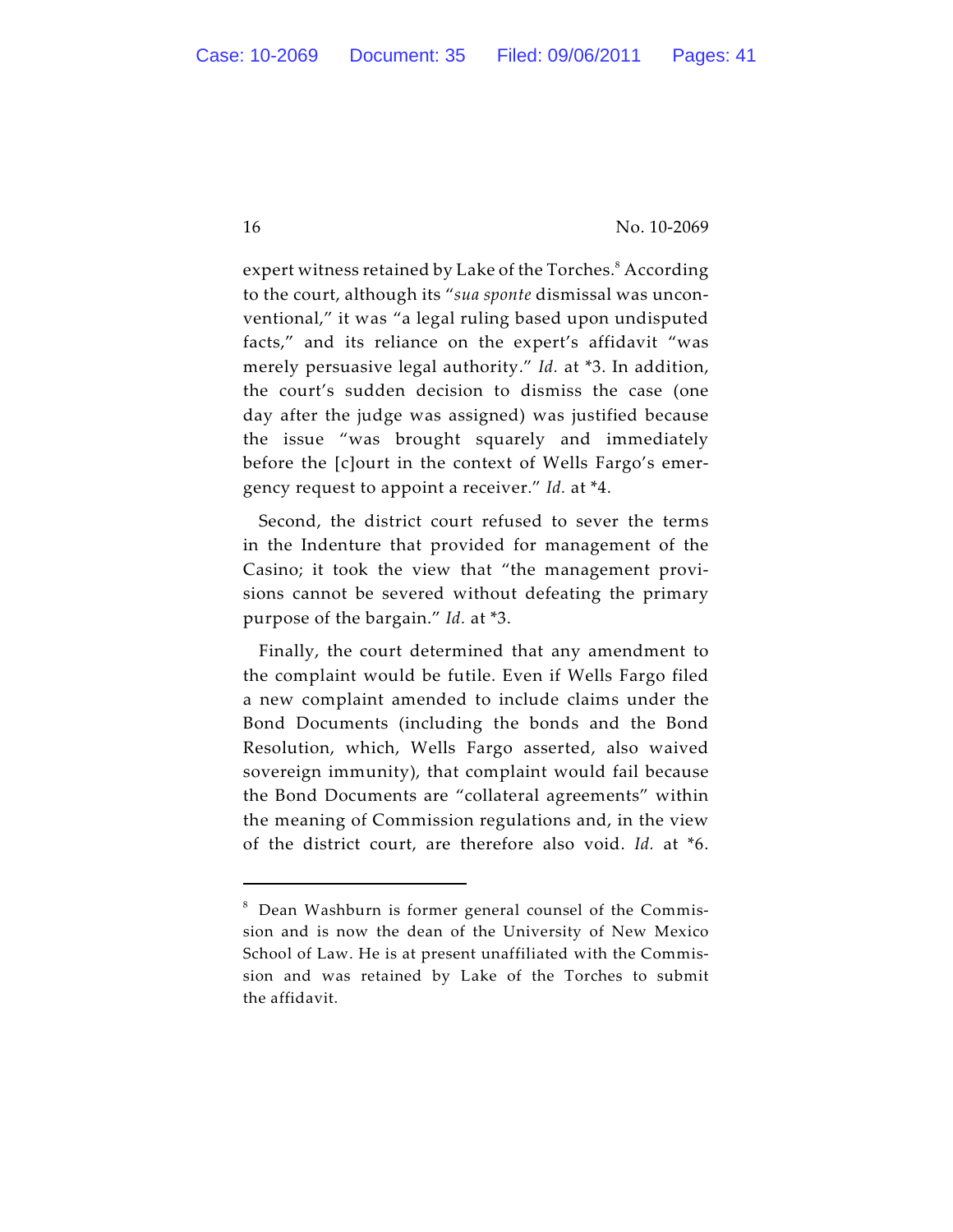Relying on statements by the Commission and by Dean Washburn, as well as a decision of the Court of Appeals for the Second Circuit, Wells Fargo had contended that collateral agreements are void only if they provide for the management of a gaming operation. The district court rejected that view and concluded that "failure to procure NIGC approval in the first instance renders all of the collateral agreements void *ab initio*." *Id.* 

# **II**

### **DISCUSSION**

In this appeal, Wells Fargo submits that the Indenture is not a management contract and that, even if it is, the offending provisions should be severed from the remainder of the Indenture. Moreover, Wells Fargo challenges the procedure under which the district court dismissed its suit and asserts that amendment to state other claims for legal and equitable relief would not have been futile because the remaining Bond Documents were not void for failure to procure the Chairman's approval.

We review a dismissal for lack of subject matter jurisdiction de novo. *Estrada v. Holder*, 604 F.3d 402, 408 (7th Cir. 2010); *Ho-Chunk Nation*, 512 F.3d at 929. The district court's denial of Wells Fargo's motions to vacate the judgment and for leave to file an amended complaint is reviewed for an abuse of discretion. *Sound of Music Co. v. Minnesota Mining & Mfg. Co.*, 477 F.3d 910, 922 (7th Cir. 2007).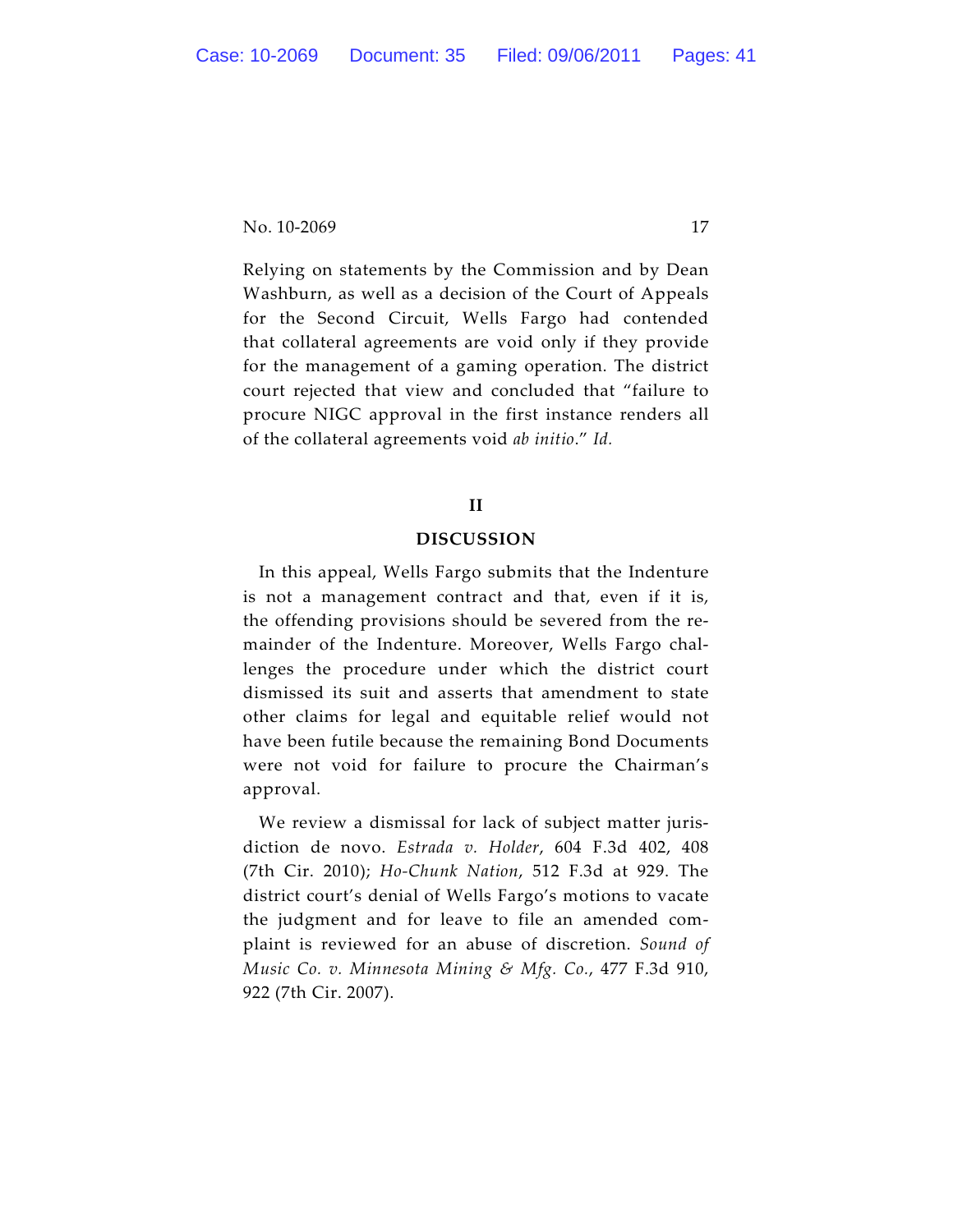# **A.**

Before assessing Wells Fargo's submissions, we must determine whether the district court properly possessed jurisdiction over Wells Fargo's suit for breach of the Indenture. The district court's jurisdiction rested on the statute giving it jurisdiction over suits in which the amount in controversy exceeds \$75,000 and in which the parties are of diverse citizenship. *See* 28 U.S.C. § 1332. In its complaint, Wells Fargo stated that its principal place of business is in South Dakota, that Lake of the Torches is a citizen of Wisconsin and that the amount in controversy exceeded \$75,000.

One of these assertions requires close scrutiny. Specifically, we must determine whether Lake of the Torches, a tribal corporation, ought to be considered a citizen of a state under the diversity statute. Although neither the Supreme Court nor this court has addressed the issue previously, most courts agree that Indian tribes are not citizens of any state for purposes of the diversity statute and therefore may not sue or be sued in federal court under § 1332. *See Miccosukee Tribe of Indians of Florida v. Kraus-Anderson Constr. Co.*, 607 F.3d 1268, 1276 (11th Cir. 2010), *cert. denied*, No. 10-717, 2011 WL 2437056 (U.S. June 20, 2011). $9$  We previously have entertained

<sup>&</sup>lt;sup>9</sup> See also, e.g., Cook v. AVI Casino Enters., Inc., 548 F.3d 718, 722 (9th Cir. 2008); *Ninigret Dev. Corp. v. Narragansett Indian Wetuomuck Hous. Auth.*, 207 F.3d 21, 27 (1st Cir. 2000); *Romanella v. Hayward*, 114 F.3d 15, 16 (2d Cir. 1997) (per curiam); *Gaines* (continued...)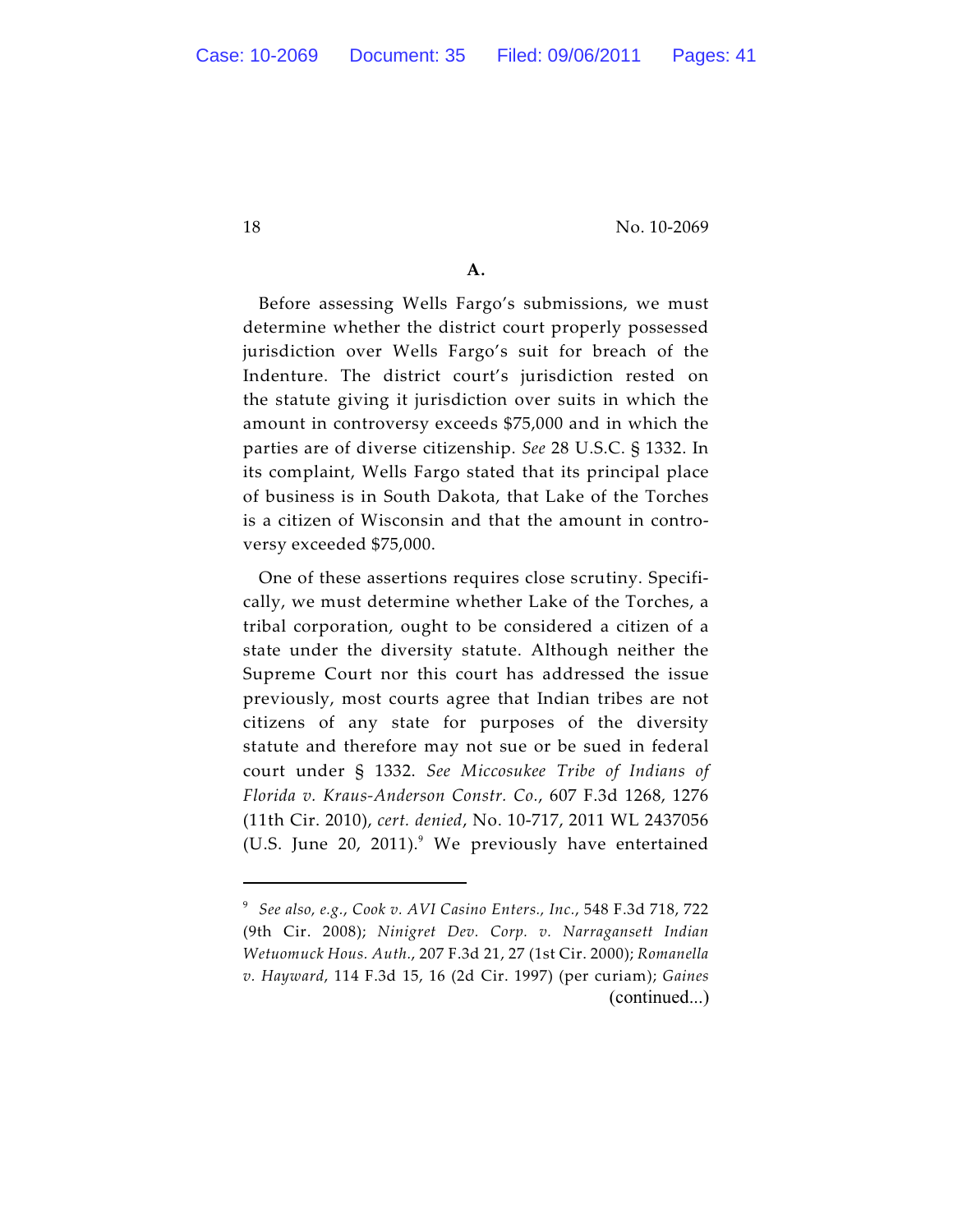a diversity suit involving a tribal corporation as a party, *see Altheimer & Gray v. Sioux Mfg. Corp.*, 983 F.2d 803 (7th Cir. 1993), but we have not stated expressly that corporations chartered under tribal law are citizens of a state for purposes of invoking diversity jurisdiction.

Our colleagues in the Eighth Circuit have held that an unincorporated school board operated by an Indian tribe and "considered a part of the Indian tribe" is not a citizen of a state. *Auto-Owners Ins. Co. v. Tribal Court of the Spirit Lake Indian Reservation*, 495 F.3d 1017, 1021 (8th Cir. 2007). However, on the precise point now before us, both the Ninth and Tenth Circuits have held that "an entity incorporated under tribal law is the equivalent of a corporation created under state or federal law for diversity purposes" and therefore "should be analyzed for diversity jurisdiction purposes as if it were a state or federal corporation." *Cook v. AVI Casino Enters., Inc.*, 548 F.3d 718, 723 (9th Cir. 2008) (internal quotation marks omitted); *see also Gaines v. Ski Apache*, 8 F.3d 726, 729 (10th Cir. 1993) (explaining that a "tribe may . . . charter a corporation pursuant to its own tribal laws, and such a

<sup>(...</sup>continued)

*v. Ski Apache*, 8 F.3d 726, 729 (10th Cir. 1993). *See generally* 13E Charles Alan Wright et al., *Federal Practice and Procedure* § 3622 (3d ed. 2011) ("The existing judicial authority indicates that an Indian tribe, as opposed to an individual member thereof, is not a citizen of any state and is not a foreign state for diversity or alienage jurisdiction purposes, although some cases take the contrary position with regard to entities created by a Tribe." (footnote omitted)).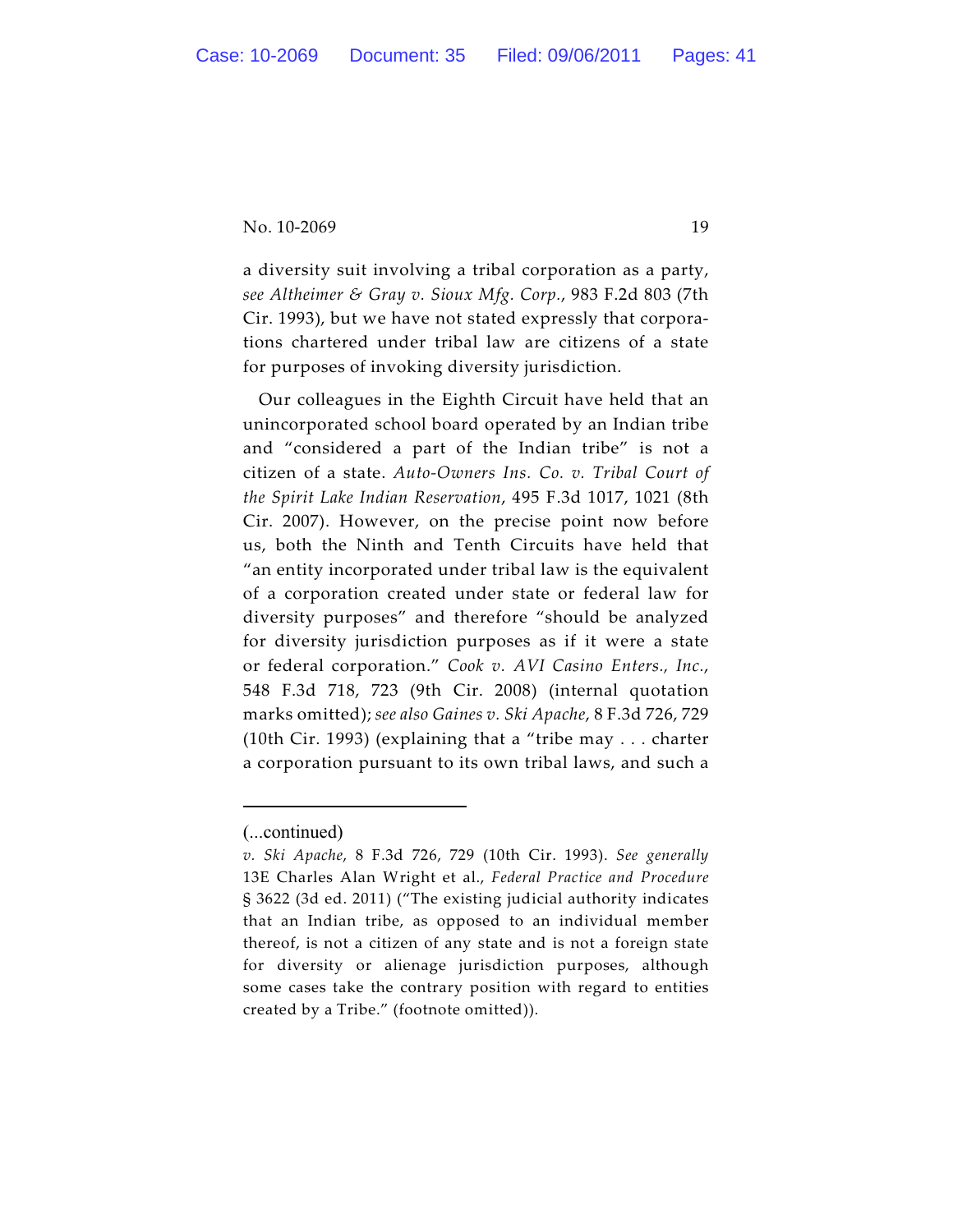corporation will be considered a citizen of a state for purposes of diversity jurisdiction"); *Stock West, Inc. v. Confederated Tribes of the Colville Reservation*, 873 F.2d 1221, 1226 (9th Cir. 1989). Relatedly, in holding that a tribal housing agency was a stateless entity under the diversity statute, the First Circuit indicated that the result would have been different had the housing authority been a corporation: "We see no reason why the Authority (an arm of the Tribe, *not separately incorporated*) should be treated any differently for jurisdictional purposes." *Ninigret Dev. Corp. v. Narragansett Indian Wetuomuck Hous. Auth.*, 207 F.3d 21, 27 (1st Cir. 2000) (emphasis added); *cf. Miccosukee Tribe of Indians of Florida*, 607 F.3d at 1276 (stating that the "majority view . . . is that *unincorporated* Indian tribes cannot sue or be sued in diversity" (emphasis added) (quotation marks omitted)).

We have hewn to the mechanical application of a clear rule "treat[ing] any corporation as a corporation for diversity purposes" and have noted that the diversity statute itself does not distinguish between types of corporations or limit its reach to businesses incorporated under state law. *Hoagland v. Sandberg, Phoenix & Von Gontard, P.C.*, 385 F.3d 737, 739, 741 (7th Cir. 2004); *see also Empress Casino Joliet Corp. v. Balmoral Racing Club, Inc.*, No. 09-3975, 2011 WL 2652201, at \*3 (7th Cir. July 8, 2011) (en banc) (reaffirming a preference for "administrative simplicity" in jurisdictional rules (quotation marks omitted)). Indeed, municipal corporations chartered by states are "treated just like . . . regular business corporation[s]" under § 1332. *City of Clinton v. Moffitt*, 812 F.2d 341, 342 (7th Cir. 1987) (citing *Moor v. Cnty. of*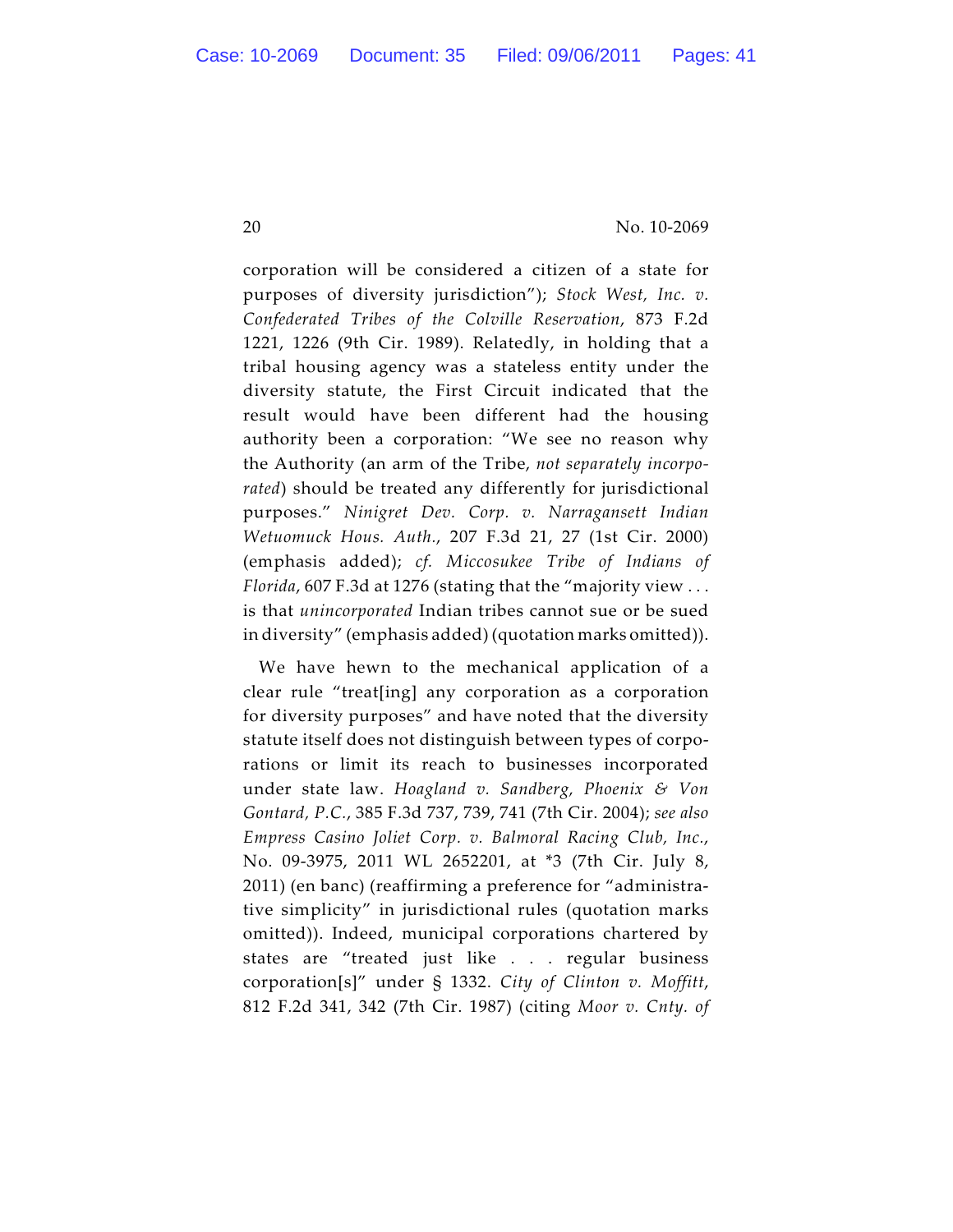*Alameda*, 411 U.S. 693, 717-18 (1973), and *Illinois v. City of Milwaukee*, 406 U.S. 91, 97 (1972)). Moreover, we do not discern any significant reason that corporations organized under tribal law and participating in economic transactions with individuals and businesses from a variety of states merit different jurisdictional treatment than their counterparts organized under state law. Thus, we join our colleagues in the Ninth and Tenth Circuits and hold that a corporation chartered under Native American tribal law should be treated as a citizen of a state pursuant to § 1332(c). *Cf. Hoagland*, 385 F.3d at 740 (citing with approval cases treating tribal corporations as state citizens for diversity purposes). We understand the Eighth Circuit's decision to apply only to *unincorporated* tribal agencies. *Cf. Auto-Owners Ins. Co.*, 495 F.3d at 1021 (quoting *Dillon v. Yankton Sioux Tribe Hous. Auth.*, 144 F.3d 581, 583 (8th Cir. 1998), as distinguishing between a tribal agency and " 'a separate corporate entity created by the tribe' "). In this case, then, Lake of the Torches may be considered a citizen of Wisconsin, and the district court properly exercised jurisdiction under § 1332.

**B.**

The primary issue presented by this appeal is whether the Indenture, which governs the terms of a bond offering, is a management contract for the operation of a gaming facility within the meaning of the Act. Wells Fargo asserts that because the Indenture is essentially a loan document containing "typical provisions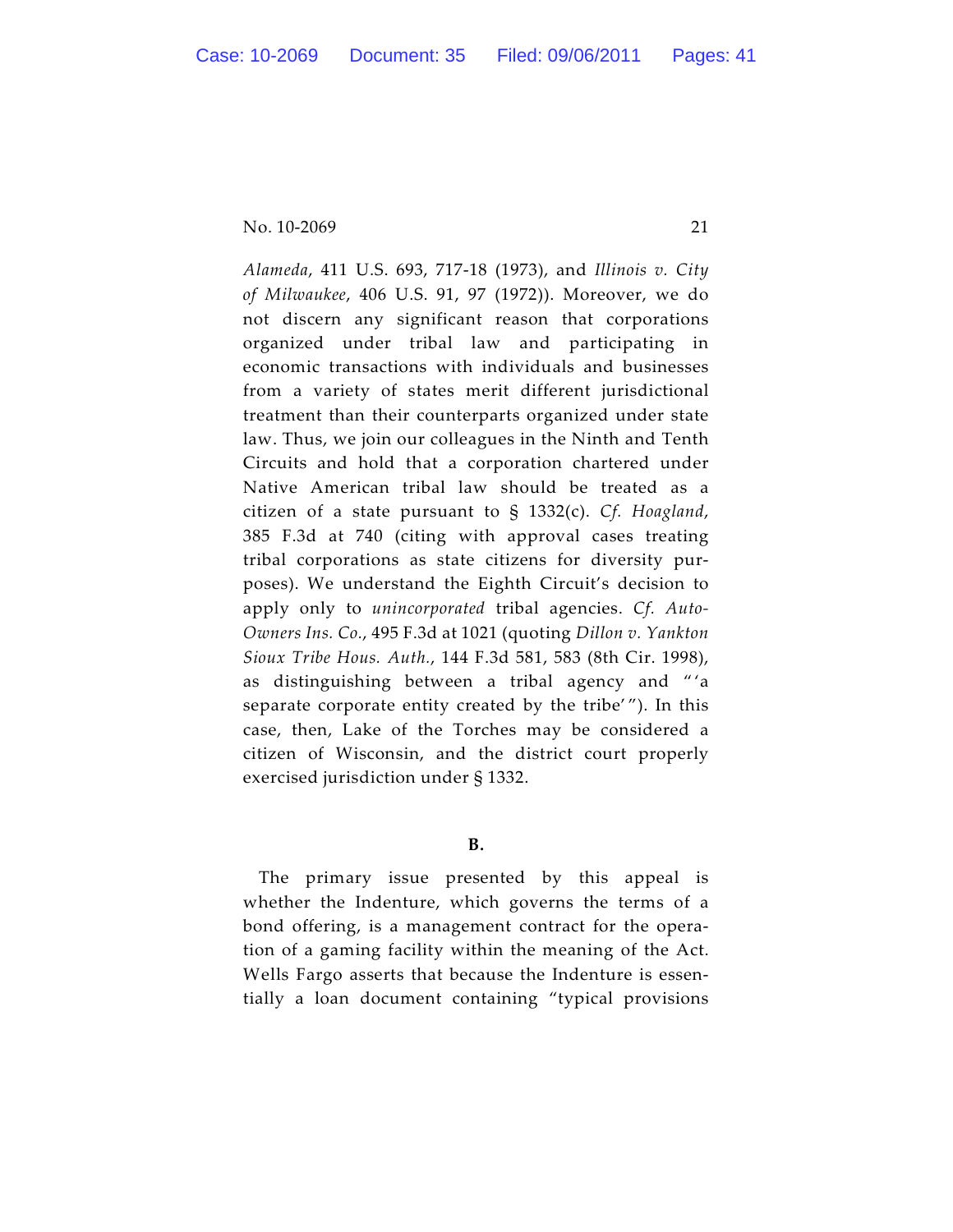used by lenders to ensure they can be paid from, and have recourse to, revenue streams and collateral sufficient to repay their loan," it is not a contract for the management or operation of the Casino and therefore lies outside the scope of the Act's regulation of management contracts. Appellant's Br. 24.

Resolution of this issue is, fundamentally, a question of statutory interpretation. Therefore, we must begin with the language of the Act. Sections 2710 and 2711, respectively, permit Indian tribes to "enter into a management contract for the operation of a Class III gaming activity" or to "enter into a management contract for the operation and management of a class II gaming activity," only if the contract has been submitted to and approved by the Chairman of the Commission. 25 U.S.C. §§ 2710(d)(9), 2711(a)(1).

Notably, the Act does not define "management contract." In determining its meaning, however, we cannot limit ourselves to the isolated words of the statutory text. Statutory language "must always be read in its proper context," *McCarthy v. Bronson*, 500 U.S. 136, 139 (1991), because "[t]he meaning—or ambiguity—of certain words or phrases may only become evident when placed in context," *Food & Drug Admin. v. Brown & Williamson Tobacco Corp.*, 529 U.S. 120, 132 (2000). Accordingly, we must examine the "language and design of the statute as a whole." *United States v. Berkos*, 543 F.3d 392, 396 (7th Cir. 2008); *see also Foufas v. Dru*, 319 F.3d 284, 287 (7th Cir.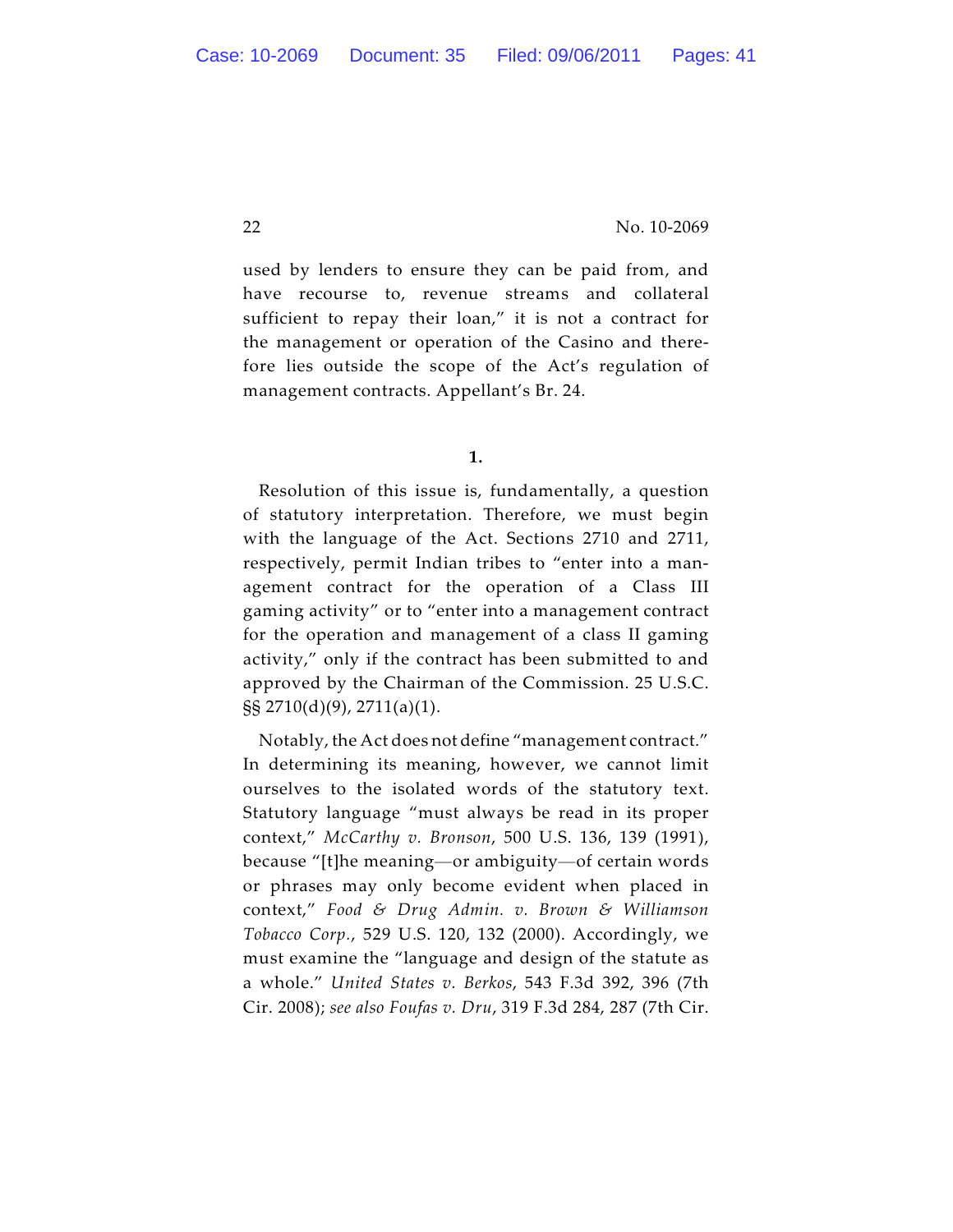2003) ("To read language acontextually is an almost certain route to error.").

In undertaking such a contextual study of the Act's provisions, we begin by recalling Congress's statement of legislative purpose. As we noted in our prefatory description of the Act, Congress enacted this legislation to provide a comprehensive regulatory framework for gaming operations by Indian tribes that would promote tribal economic self-sufficiency and strong tribal governments while shielding them from organized crime and other corrupting influences. Congress explicitly expressed a concern that Indian tribes be the primary beneficiaries of fair and honest gaming operations. *See* 25 U.S.C. § 2702(1)-(2). When we turn to the specific provisions governing the content of management contracts, we find that Congress attempted to implement these legislative goals by conditioning, through § 2711(b), the Chairman's approval of a management contract on the inclusion in the contract of several provisions designed to protect the interests of the Indian tribe. For example, the contract must provide "for adequate accounting procedures" and "verifiable financial reports . . . prepared, by or for the tribal governing body." 25 U.S.C. § 2711(b)(1). The contract also must allow tribal officials to have "access to the daily operations [and] . . . to verify the daily gross revenues and income" of the gaming facility. *Id.* § 2711(b)(2). In addition, the contract must provide "for a minimum guaranteed payment to the Indian tribe that has preference over the retirement of development and construction costs," *id.* § 2711(b)(3), and it must specify "an agreed ceiling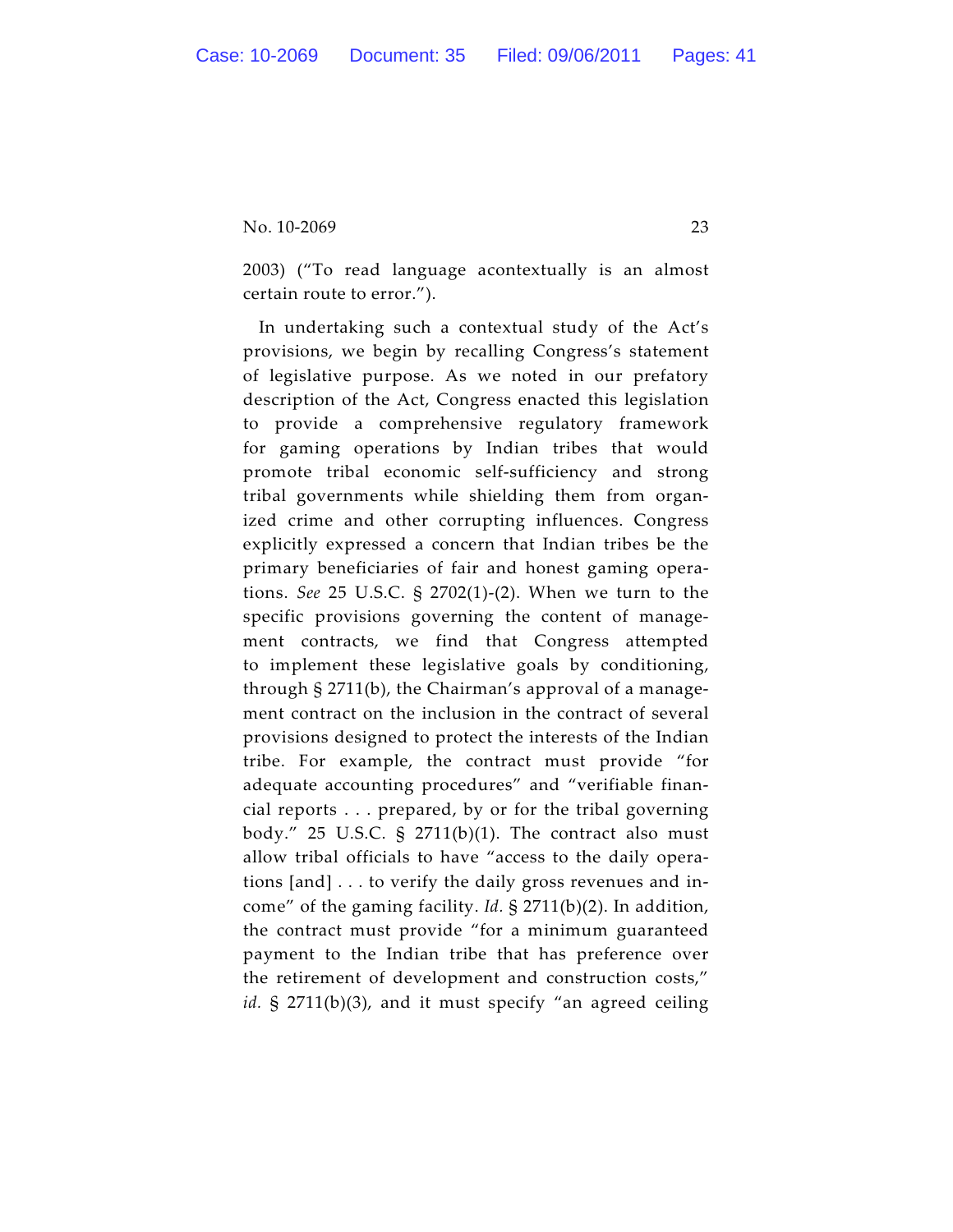for the repayment of development and construction costs." *Id.* § 2711(b)(4). The contract cannot last more than five years unless the Chairman determines "that the capital investment required, and the income projections, for the particular gaming activity require the additional time." *Id.* § 2711(b)(5). Finally, the contract must set out "grounds and mechanisms" by which it may be terminated. *Id.* § 2711(b)(6).

The IGRA also governs the fee that the outside party may receive for its services under the contract. The Chairman may approve management contracts "providing for a fee based upon a percentage of the net revenues of a tribal gaming activity" only if the Chairman believes the percentage is "reasonable in light of surrounding circumstances" and usually only if the percentage is not more than 30%. *Id.* § 2711(c)(1). If, however, "the capital investment required" by the contractor and the projected return require a larger fee, the Chairman may approve a fee between 30% and 40% of net revenues. *Id.*  $\S 2711(c)(2)$ .

These statutory provisions do not offer a precise answer to the question before us—whether Congress intended to include contracts with third parties whose primary, or only, role is to infuse capital into a gambling operation and whose primary interest in participation in management matters is the protection of its investment. Some of the statutory provisions are crafted seemingly to include a very broad range of business arrangements, including the one before us. Other provisions appear aimed at more traditional management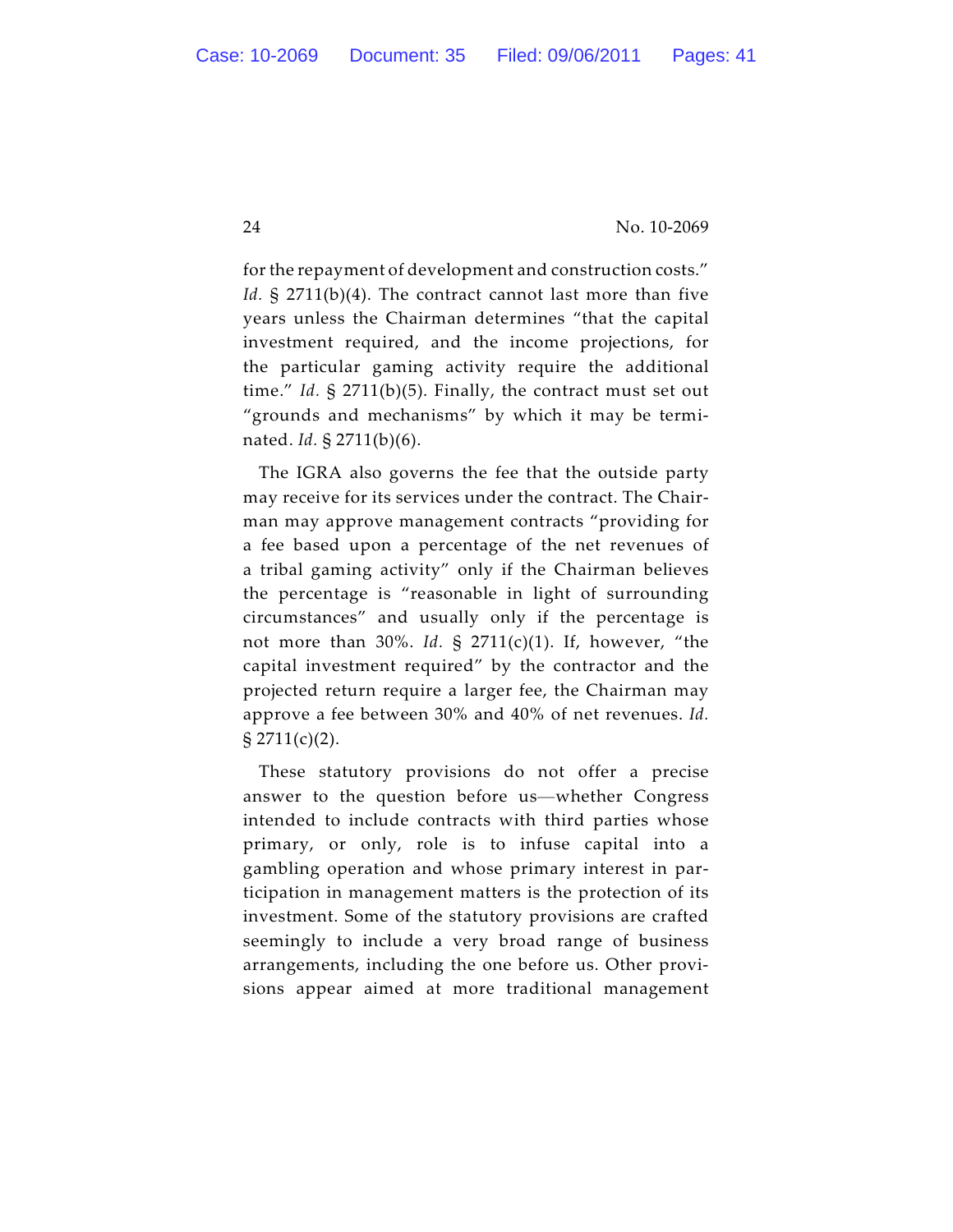relationships in which the third party operates, for a fee, the day-to-day staffing and supervision of the games, other offerings and security at the gaming facility. An examination of the statutory provisions simply yields no definitive answer with respect to the breadth of the term "management contract." It does, however, make clear that Congress wrote in broad strokes in crafting this legislation. There is no solid indication, in either the language or the structure of the statute, that Congress intended to limit its regulation of thirdparty contractual participation in Indian enterprises to a particular kind of activity.

When we turn to the pronouncements of the NIGC, we find the same broad approach to regulation. The Commission has defined the term "management contract" by regulation as "any contract, subcontract, or collateral agreement between an Indian tribe and a contractor or between a contractor and a subcontractor if such contract or agreement provides for the management of *all or part* of a gaming operation." 25 C.F.R. § 502.15 (emphasis added). Notably, this regulatory provision includes "collateral agreements," a term that the agency has interpreted to include land purchase agreements and development and construction agreements when those agreements "provide[] for the management of all or part of a gaming operation," *id.*<sup>10</sup> See Catskill Dev., L.L.C.

 $10$  The Commission defines a "collateral agreement" as "any contract . . . that is related, either directly or indirectly, to a (continued...)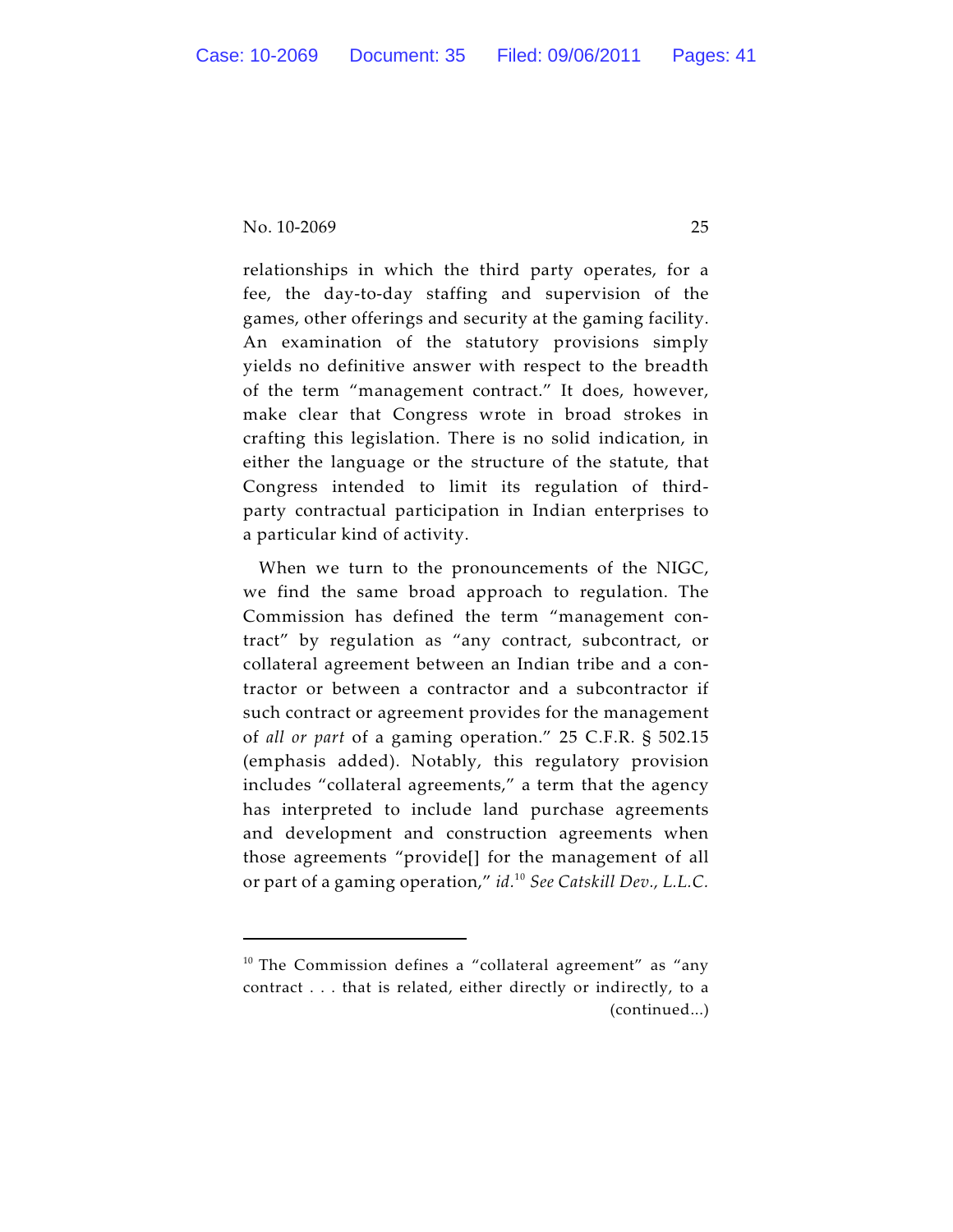*v. Park Place Entm't Corp.*, 547 F.3d 115, 130-32 (2d Cir. 2008) (discussing regulatory provisions and deferring to the NIGC's decision that a land purchase agreement and a development and construction agreement should be characterized as management contracts); *United States ex rel. Bernard v. Casino Magic Corp.*, 293 F.3d 419, 424-25 (8th Cir. 2002) (deferring to the NIGC's view that a construction term loan agreement and a consulting contract, when read together, formed a management agreement). Other provisions of tangential relevance are similarly broad.<sup>11</sup>

(a) The person having management responsibility for a management contract;

(b) Any person who has authority:

- (1) To hire and fire employees; or
- (2) To set up working policy for the gaming operation; or
- (c) The chief financial officer or other person who has financial management responsibility.
- (d) Any other person designated by the tribe as a primary management official.

(continued...)

 $10$  (...continued)

management contract, or to any rights, duties or obligations created between a tribe (or any of its members, entities, or organizations) and a management contractor or subcontractor (or any person or entity related to a management contractor or subcontractor)." 25 C.F.R. § 502.5.

 $11$  As the district court noted, the Commission defines the term "primary management official" as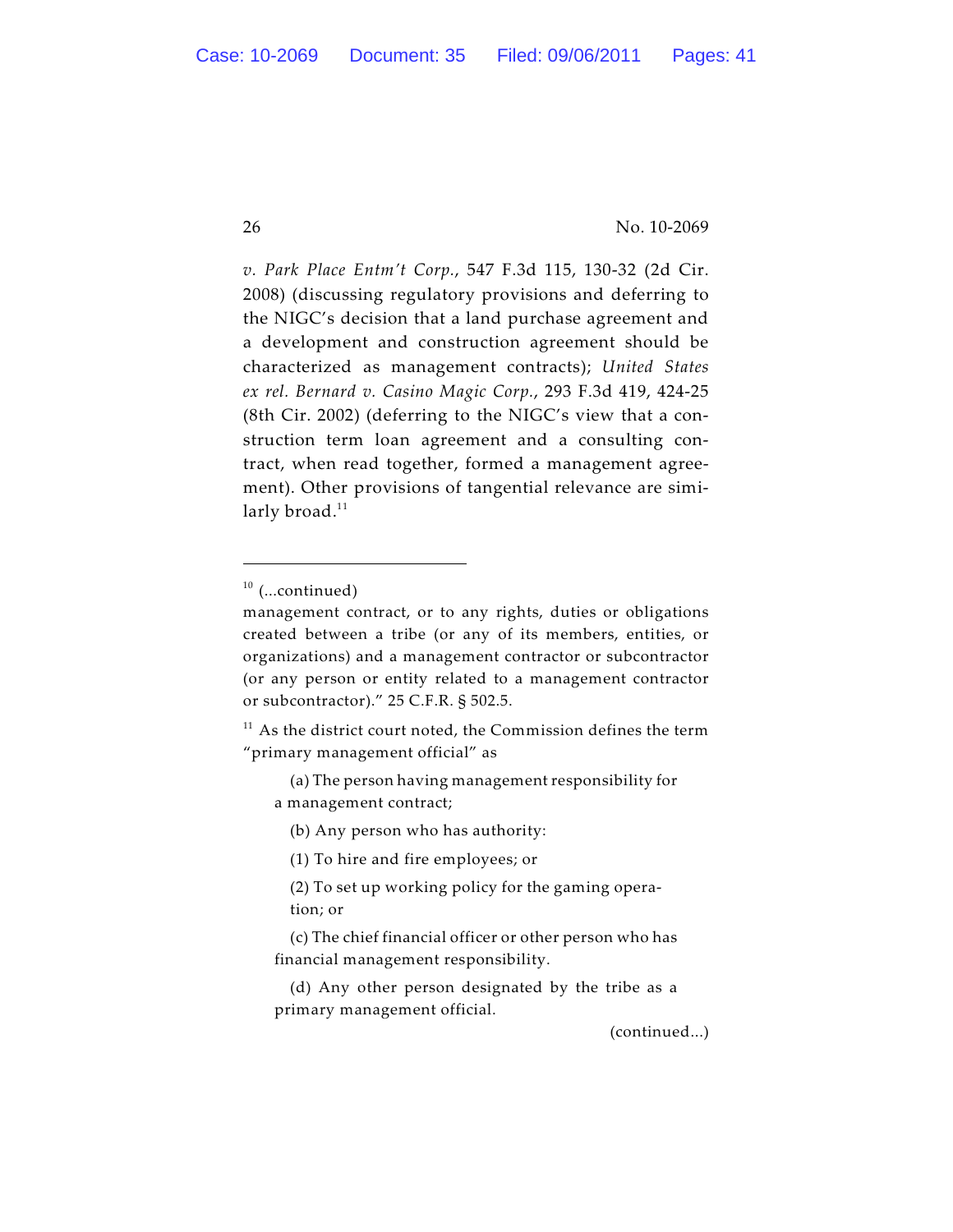In an informal NIGC bulletin distinguishing between management contracts, which require approval, and consulting agreements, which do not, the Commission had taken a similarly broad approach in defining a management contract for the purposes of the Act:

Management encompasses many activities (e.g., planning, organizing, directing, coordinating, and controlling). The performance of any one of such activities with respect to all or part of a gaming operation constitutes management for the purpose of determining whether any contract or agreement for the performance of such activities is a management contract that requires approval.

NIGC Bulletin No. 94-5, at 1 (Oct. 14, 1994). This informal agency pronouncement, while not entitled to deference under the Supreme Court's decision in *Chevron U.S.A. Inc. v. Natural Resources Defense Council, Inc.*, 467 U.S. 837  $(1984)<sup>12</sup>$  is of relevance to our inquiry. The Bulletin follows the same approach as the regulations and demonstrates a consistent view on the part of the agency that,

 $11$  (...continued)

<sup>25</sup> C.F.R. § 502.19. The Commission defines "person having management responsibility for a management contract" as "the person designated by the management contract as having management responsibility for the gaming operation, or a portion thereof." *Id.* § 502.18.

<sup>&</sup>lt;sup>12</sup> See United States v. Mead Corp., 533 U.S. 218, 226-27, 231 (2001); *Catskill Dev., L.L.C. v. Park Place Entm't Corp.*, 547 F.3d 115, 127 (2d Cir. 2008)*; First American Kickapoo Operations, L.L.C. v. Multimedia Games, Inc.*, 412 F.3d 1166, 1174 (10th Cir. 2005).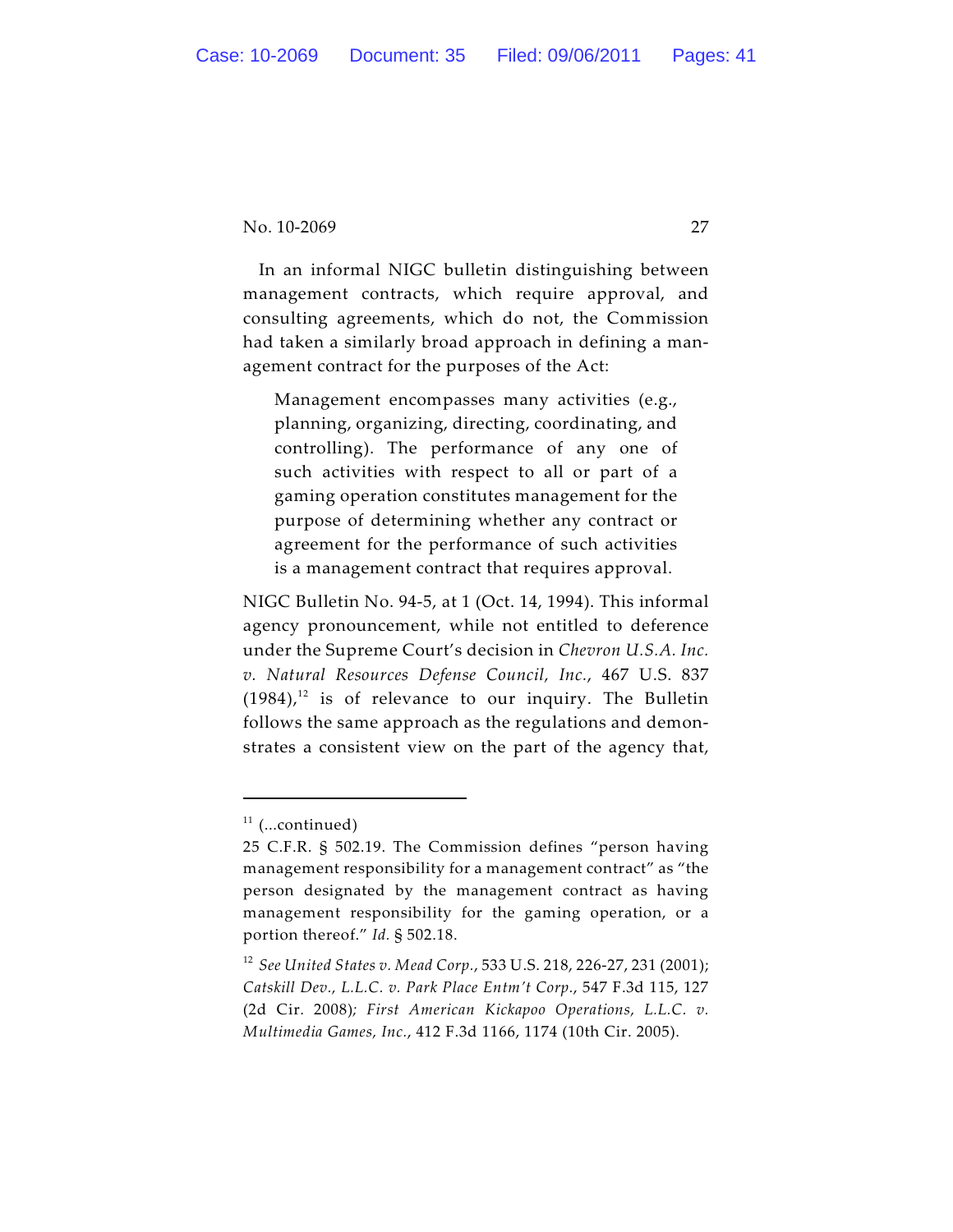although determinations "must be made on a case-bycase basis because they depend on the facts and circumstances of the individual situation and the actual day-today relationship between the tribe and the contractor," NIGC Bulletin No. 94-5, at 2, the governing statute requires careful scrutiny of a variety of arrangements that result in the ongoing control of gaming operations by non-tribe entities.

Another source of informal agency pronouncement, informal declination letters from NIGC's Acting General Counsel, speak more directly to the precise problem before us. We approach this source with significant caution, however. The declination process, by which entities may seek the view of the General Counsel as to whether a particular contract is a management contract requiring the review of the Chairman, is neither contemplated by the statute nor authorized by regulation. Nor do we discern any indication that the views of the General Counsel are scrutinized formally by the Chairman or by the NIGC. Nevertheless, because they embody the considered view of an officer whose responsibilities include the application of the statute and the regulations, the letters cannot be excluded entirely from our consideration.

Our review of these documents reveals the same pattern discernible in the statute and the regulations. There is a general concern that the participation of *any* party in the actual management of a tribal gaming facility—whether through a traditional contract to oversee the daily operations of the facility or through a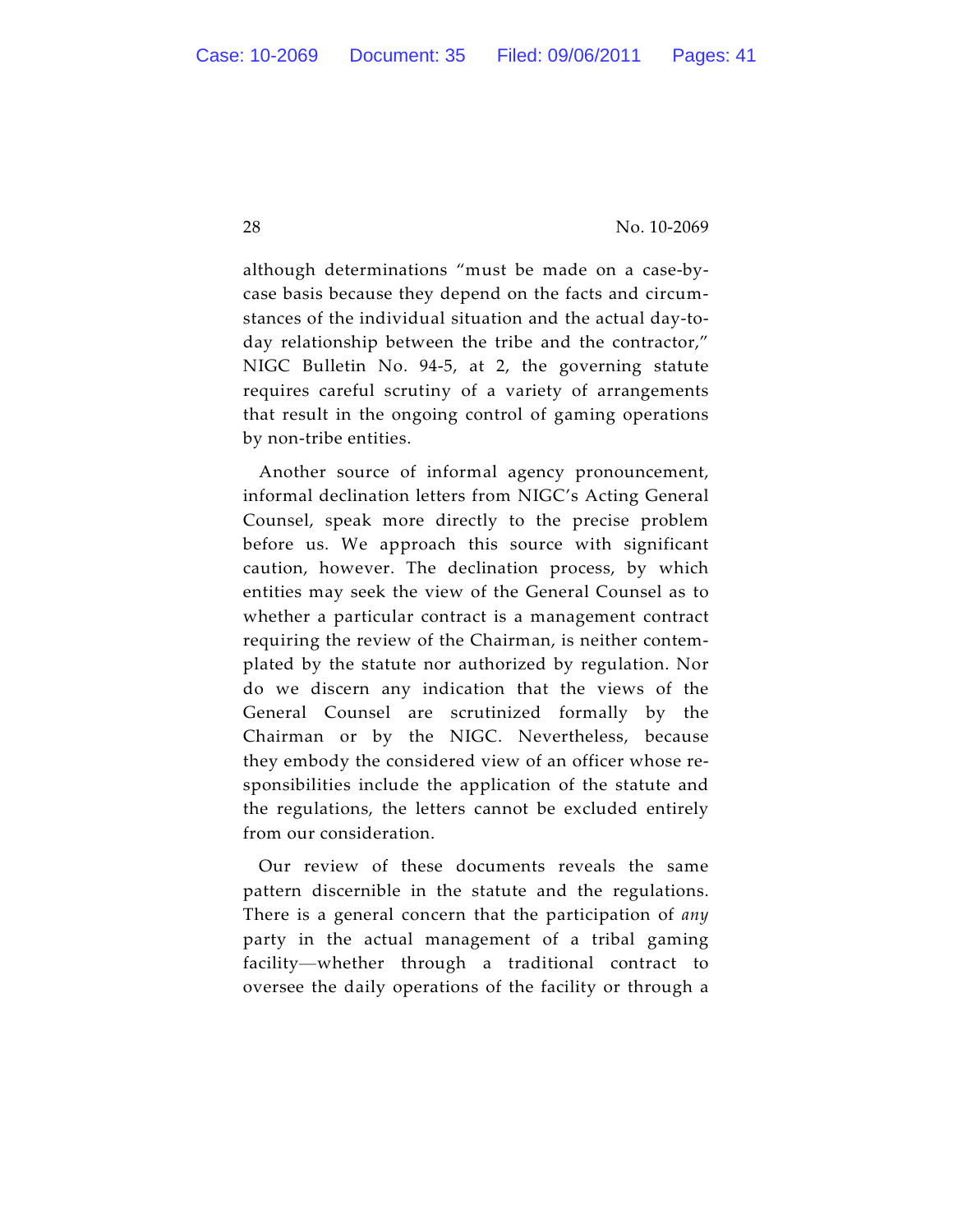financing scheme that permits the provider of funding intermittently to interject itself in the management decisions of the facility to ensure the security of its investment—should be subject to the Chairman's scrutiny and approval as a management contact. Although the General Counsel's office has drawn more precise lines of demarcation than we find in other sources, it is not within the scope of our task today to approve or disapprove those distinctions.<sup>13</sup> Nevertheless, the letters do confirm our reading of the statutory and regulatory scheme as providing no particular exemption for financing arrangements that contain provisions that implicate the management of a gaming facility.

The absence of such an exemption ought not be surprising in light of the manifest legislative purpose of the statutory provision. As we have noted, Congress, intent on fostering and protecting tribal ownership of gaming facilities and concerned that third parties would take advantage of tribal entrepreneurial efforts, wrote in broad strokes to encompass many possible sources of abuse. Congress was in no position to identify specifically the "red flags" that would indicate the need for scrutiny, and it therefore, understandably, left to the agency charged with the responsibility for administration of the statute the task of delineating in more

 $13$  Indeed, it appears that, through its regulatory authority, the Commission should undertake that task at some point in order to give the entities that it regulates more certain guidance as to the permissible scope of financing agreements.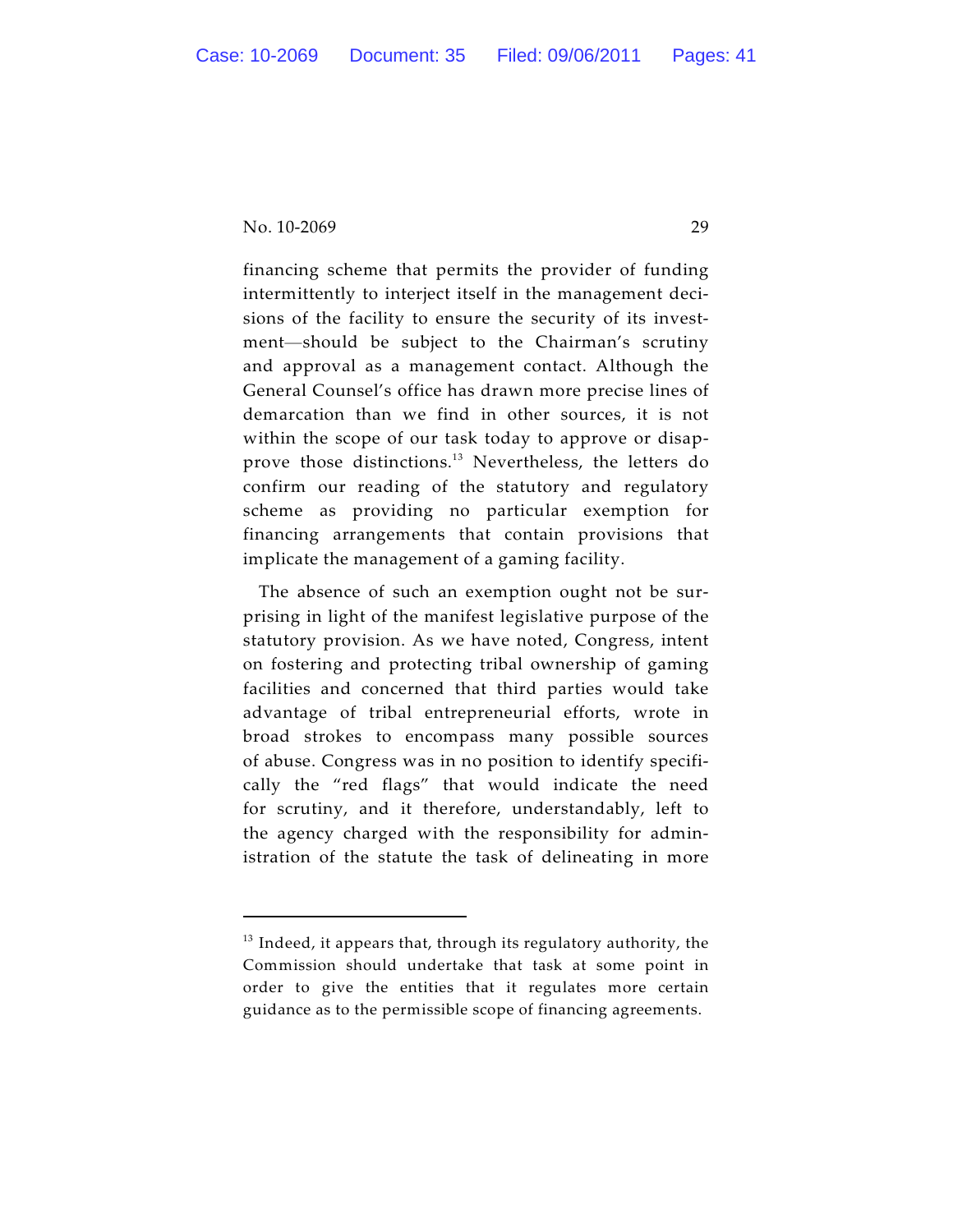concrete terms which arrangements deserved scrutiny before implementation.

Unfortunately, we must resign ourselves to the fact that we do not have the definitive guidance from the Commission that Congress had anticipated. In the absence of such careful and comprehensive regulation by NIGC, we are left with the task of determining whether the provisions of this particular financial arrangement require the Chairman's scrutiny. In these circumstances, we must rely on the general standards outlined in the Act, the sparse regulatory provisions and, to the extent that they are informative, the informal pronouncements of the NIGC in order to ascertain whether the agreement before us is within the sphere of regulation established by Congress.

Upon examination of the Indenture Agreement, it becomes apparent that there are provisions that militate in favor of characterizing the document as a management contract and other provisions that support the contrary characterization. Supporting the latter characterization, it is notable that the Indenture does not transfer explicitly to Wells Fargo or to Saybrook, the bondholder, wholesale responsibility over the daily operations or maintenance of the Casino, let alone compensate them for doing so. Further, it makes no explicit provision for the transfer of responsibility over the Casino's employment, accounting or financial procedures. In fact, the Indenture requires Lake of the Torches to "continue to  $\ldots$  operate  $\ldots$  [,] maintain, repair and preserve the Casino Facility," to ensure that the operation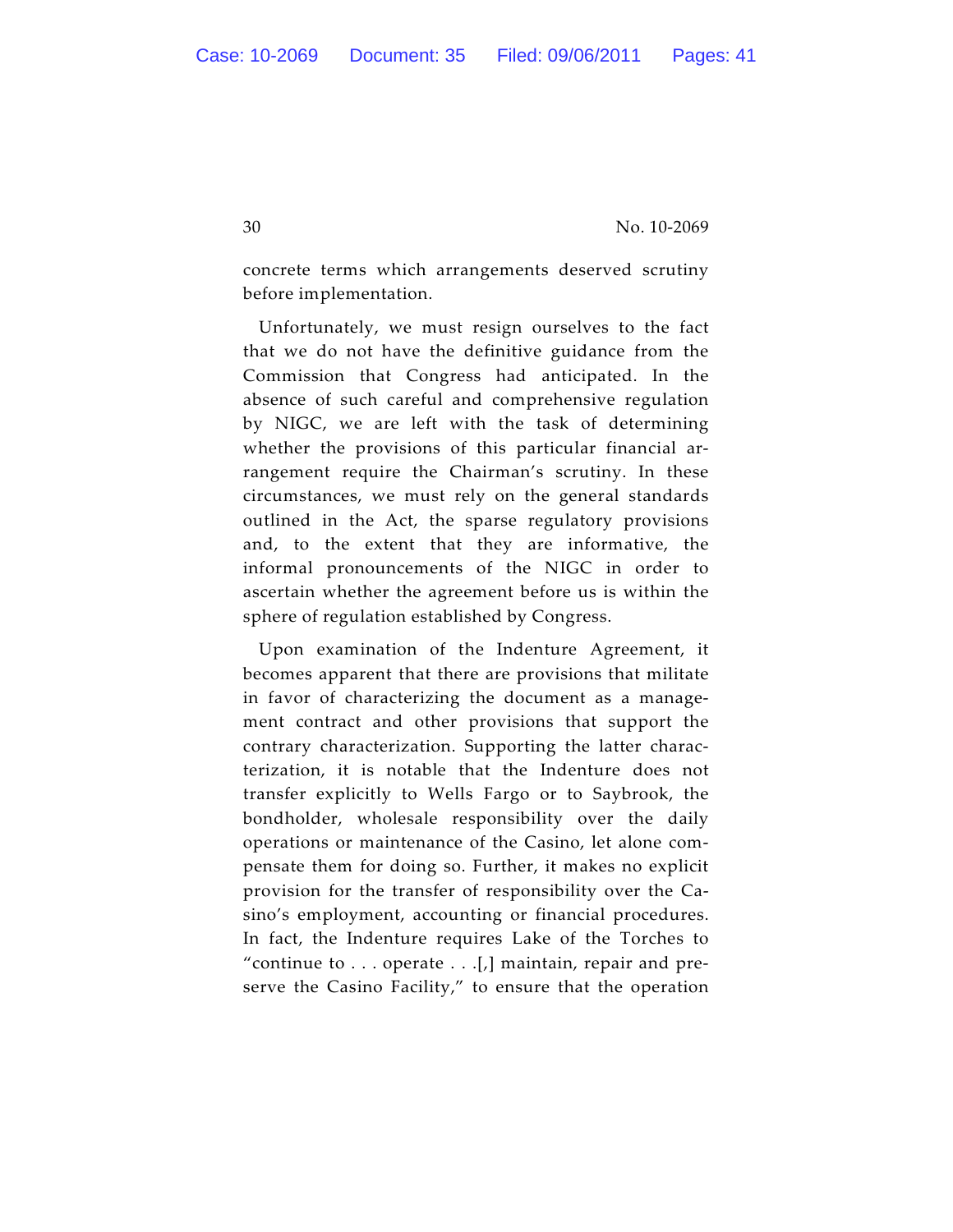of the Casino complies with legal requirements and to pay operating expenses and taxes. R.6-1 at 41. The Indenture also contemplates that Lake of the Torches will maintain control over Casino licenses, permits, financial records, accounting records, budgetary statements, accounts payable and "all other documents, instruments, reports and records . . . relating to the operation of the Casino Facility." *Id.* at 39; *see also id.* at 39-40, 42. It does not involve provisions for development or construction costs, does not set a term limit for the transfer of rights (which will be extinguished upon repayment) and does not allocate to Saybrook or Wells Fargo a percentage of the Casino's revenues. The Indenture sets a fixed repayment schedule that, although secured by gaming revenues, is not set as a proportion of it.

On the other hand, there are provisions that are far more problematic. As we have noted, section 5 of the Indenture requires that gross revenues from the Casino be deposited daily in a trust fund, sets numerous conditions on the allocation and disposition of the revenues and gives Wells Fargo ultimate control over withdrawals. We need not determine here the appropriateness of such an arrangement other than to note that, without some limitation on Wells Fargo's discretion to allocate or condition the release of the Casino's gross revenues even to pay operating expenses, this provision bestows a great deal of authority in an entity other than the Tribe to control the Casino's operations. Furthermore, as the district court noted, section 6.18 of the Indenture provides that the Corporation cannot incur capital expenditures in excess of 25% of the previous year's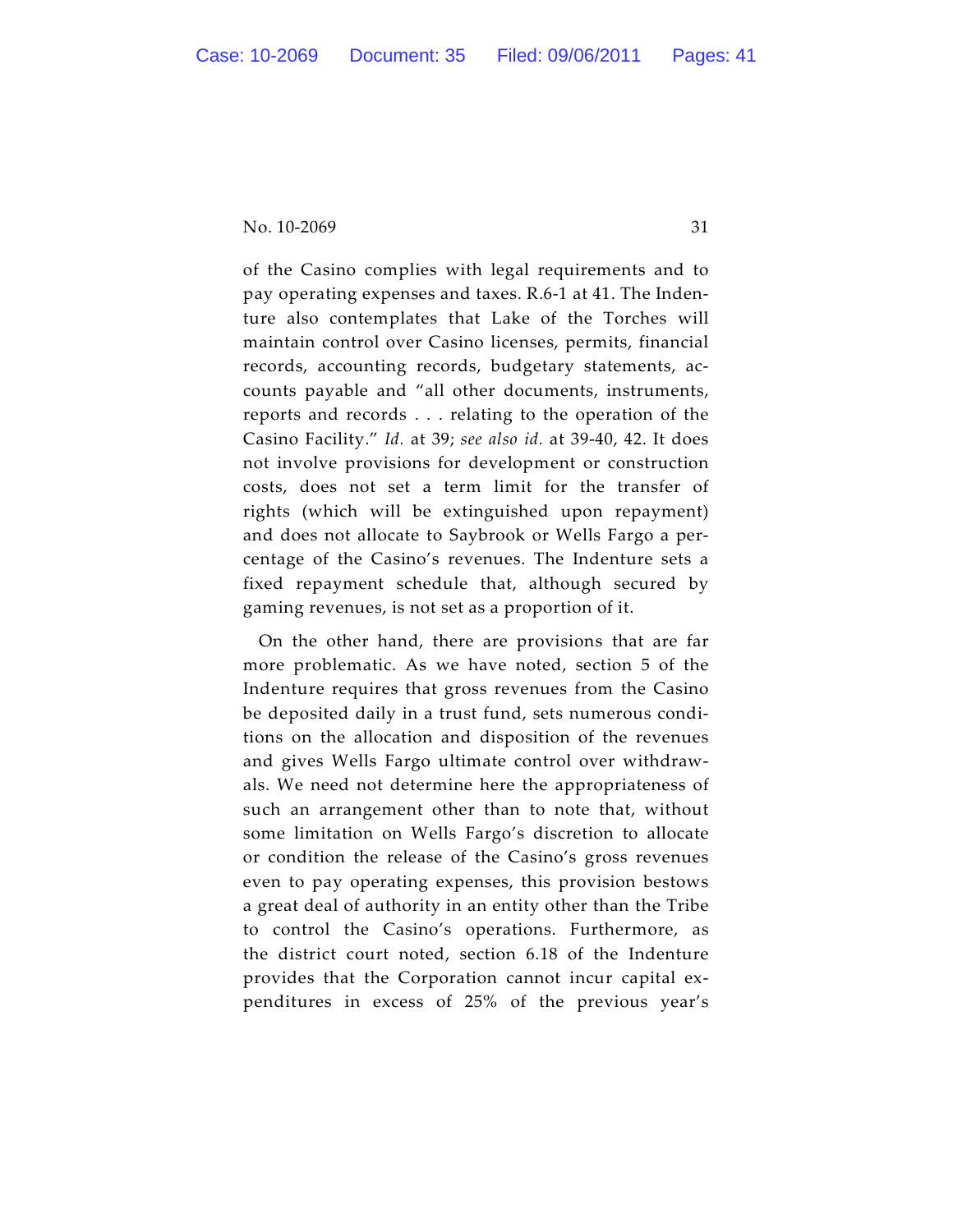capital expenditures without the consent, which may not be "unreasonably withheld," of 51% of the bondholders. *Id.* at 43. This provision allows the bondholders to control the amount that the Corporation can spend on capital expenditures related to the Casino, a major prerogative in determining the present and future direction of any corporate entity. Indeed, the NIGC has enumerated "[m]aintaining and improving the gaming facility" as the very first responsibility that must be allocated in any management contract. *See* 25 C.F.R.  $\S 531.1(b)(1)$ .

In addition, section 6.19 of the Indenture specifies that, if the debt-service-coverage ratio "falls below 2.00 to 1," the bondholders can require the Corporation to "promptly retain an Independent management consultant with sufficient experience in and knowledge of the gaming industry approved by the Bondholder Representative" to conduct a review of Casino operations and to submit a report making "recommendations as to improving the operations and cash flow of the Casino." R.6-1 at 43. This provision requires, furthermore, that the Corporation "use its best efforts to implement the recommendations" of the consultant within 90 days. *Id.* We agree with our colleague in the district court that this provision implicates the apportionment of management responsibilities for the Corporation. It permits the consultant, who must be approved by a representative of the bondholders, effectively to direct the operations of the Casino and thereby transfers management responsibility over the gaming operation into the hands of a party other than the tribe. *Cf. United States*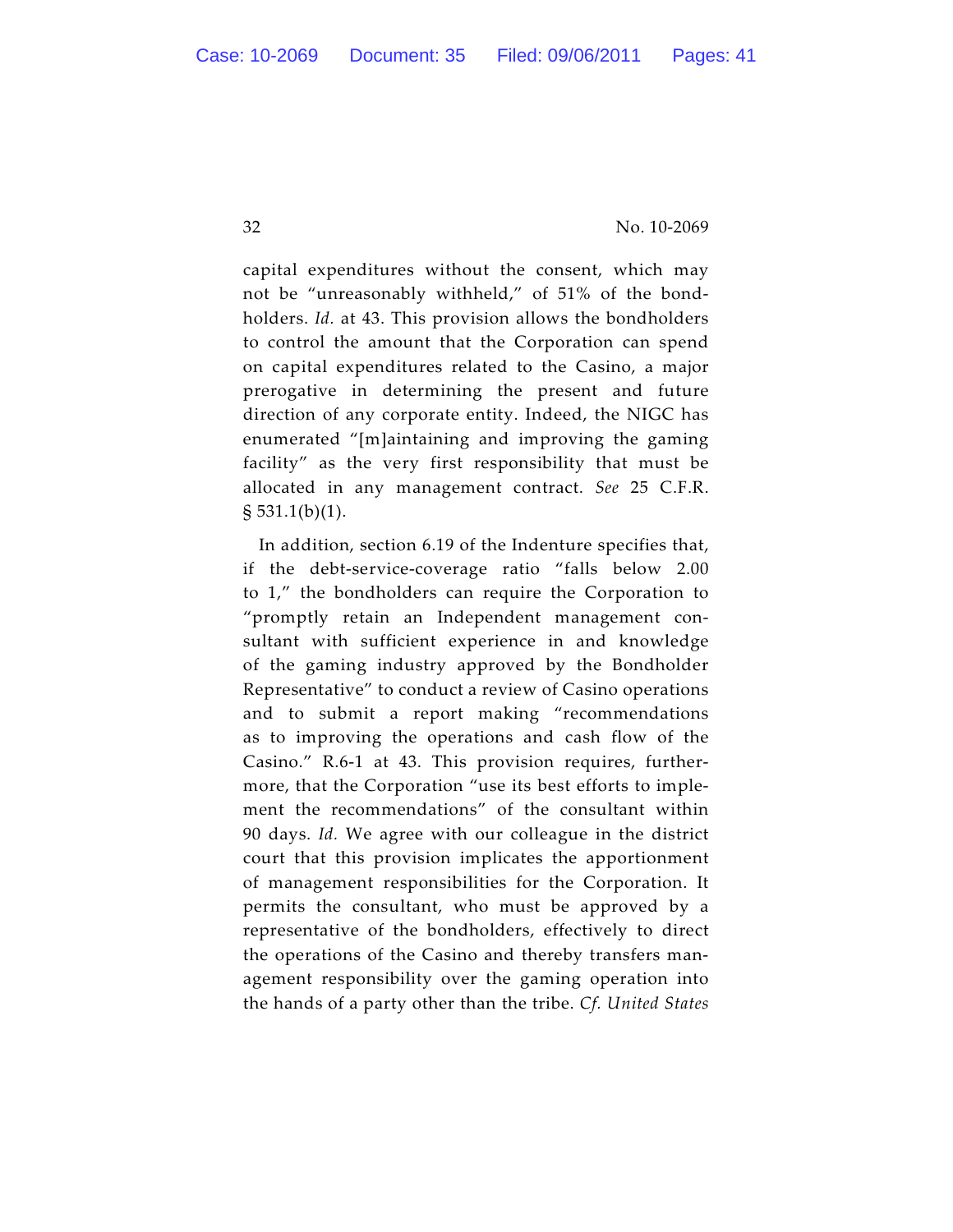*ex rel. Bernard*, 293 F.3d at 425 ("The issue is whether Casino Magic, in fact, had managerial *control*." (emphasis added)).

The Indenture further provides that the Corporation will not remove or permit the replacement of the Casino's general manager, controller or chairman or executive director of the gaming commission for any reason without the consent of 51% of the bondholders. R.6-1 at 44. This requirement applies to removal for *any* reason, thus potentially tying the hands of the Tribe to replace key officers even when sound management or even regulatory compliance concerns require their removal. This provision gives the bondholders truly powerful authority over the management of the Corporation and ensures that they will be able to exercise strong control over management and compliance issues that arise in the normal course of the Casino's operation.

The provisions that we have discussed to this point affect the day-to-day management of the Corporation when it is meeting its debt obligations. The Indenture permits, however, even greater control by the bondholders in the case of default. Specifically, the bondholders can require the Corporation to hire new management of its choosing. *Id.* at 49. As the district court held, this provision places very significant management authority in the hands of the bondholders.

We reiterate that we do not attempt here to delineate precise guidelines for parties to loan agreements involving an Indian gaming operation, a task better left to the Commission. Nevertheless, we are firmly convinced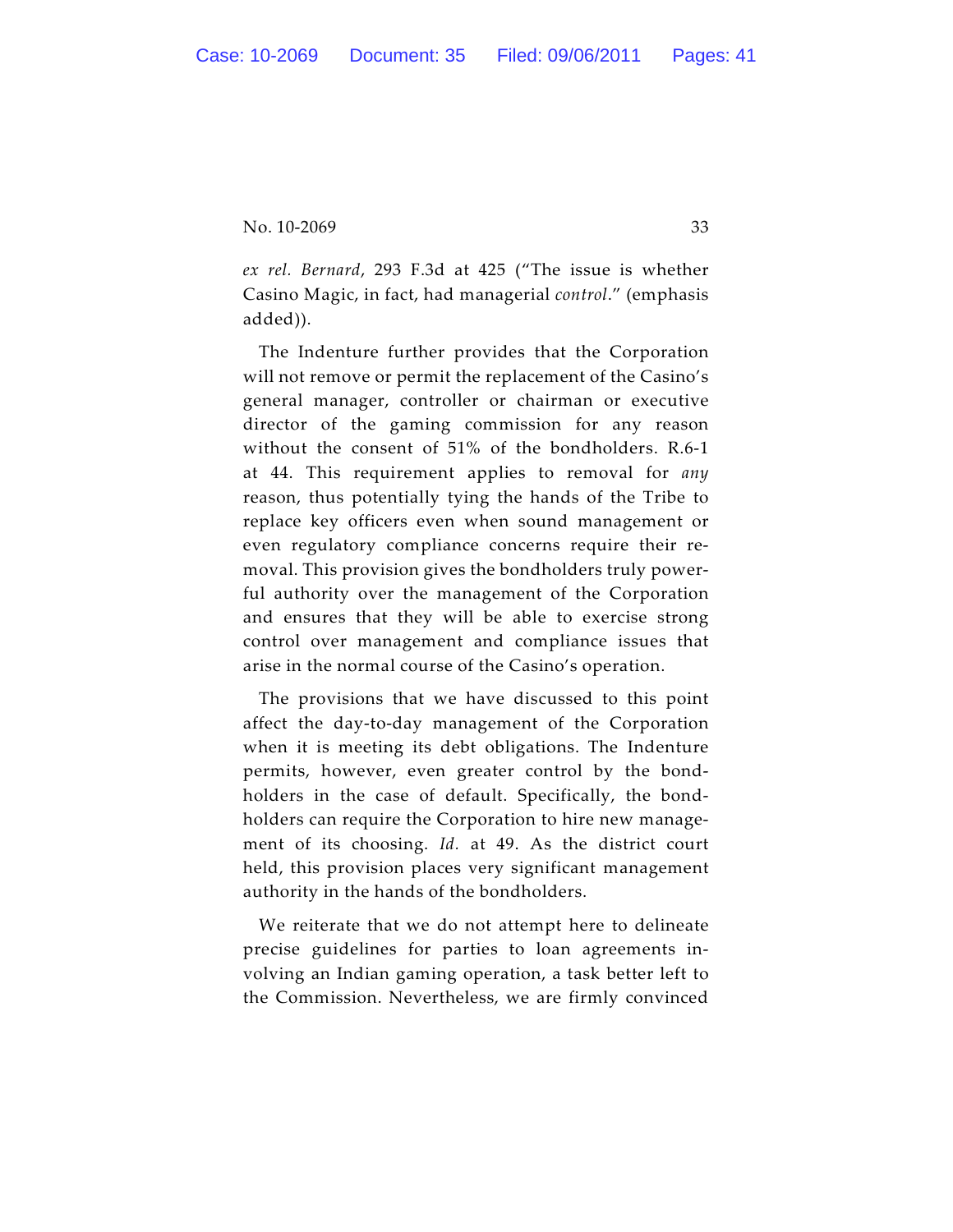that, taken together, the provisions discussed above transfer significant management responsibility to Wells Fargo and the bondholder and therefore render the Indenture a management agreement subject to the approval of the Chairman. 14

**2.**

The district court took the view that, because the contract was a management contract under IGRA and had not been approved by the Chairman, it was void ab initio and that the offending provisions could not be severed. Wells Fargo, however, invites our attention to *Olson v. Paine, Webber, Jackson & Curtis, Inc.*, 806 F.2d 731 (7th Cir. 1986), in which we reformed an arbitration provision in an investment agreement in order to avoid its invalidation for violating Commodity Futures Trading

 $14$  The district court determined that the provision of the Indenture providing for the appointment of a court-appointed receiver to manage the trust security upon default also rendered the Indenture a management agreement under IGRA. Because we have determined that the provisions discussed in the text suffice to establish that the Indenture is a management contract, we need not determine whether the provision relating to the appointment of a receiver is similarly problematic. The reconciliation of the provisions of IGRA, section 959 of Title 28 of the United States Code and traditional federal equity practice need not be decided here and is best left to litigation where the matter has been explored by the parties more fully than it has been explored here.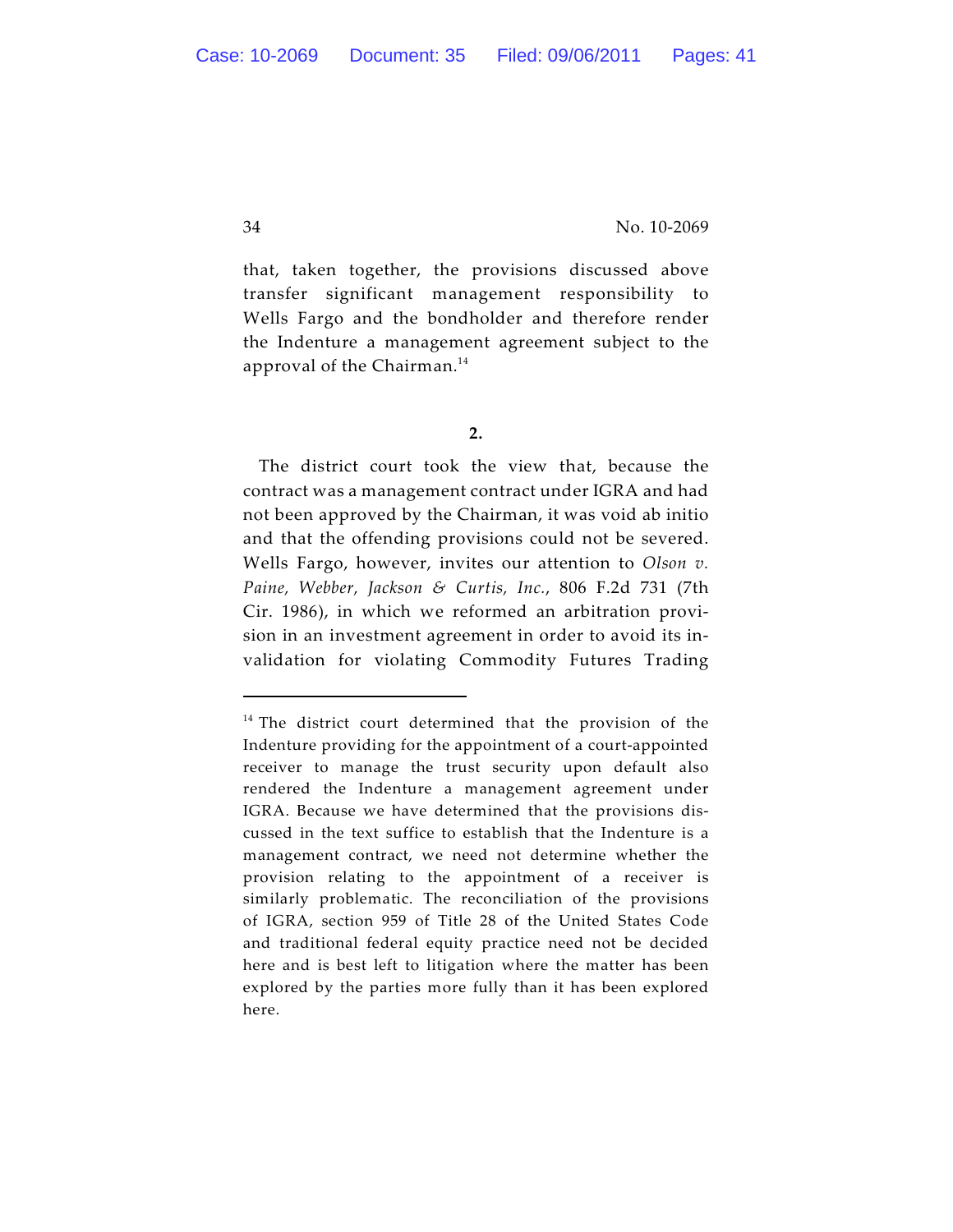Commission regulations despite a provision in the regulations providing that nonconforming agreements "will be null and void." *Id.* at 743 (quoting 41 Fed. Reg. 42944 (1976)). Wells Fargo also points to the Indenture's own severability clause, which provides that any illegal terms in the Indenture should be read out in order to preserve the remainder of the agreement. According to Wells Fargo, reformation of the Indenture would conform with both *Olson* and the intent of the parties as expressed in the severability clause.

We cannot accept this argument. As Wells Fargo readily admits, *see* Appellant's Br. 34, IGRA regulations provide explicitly that management contracts that have not been approved by the Chairman are void. 25 C.F.R.  $\S$  533.7.<sup>15</sup> The Act is comprehensive legislation reconciling many competing interests and fulfilling the federal government's special obligation to protect Native American tribes. *See Gaming World Int'l, Ltd. v. White Earth Band of Chippewa Indians*, 317 F.3d 840, 848 (8th Cir. 2003) ("The regulatory scope of IGRA is . . . far reaching in its supervisory power over Indian gaming contracts."). One of IGRA's principal purposes is to ensure that the tribes retain control of gaming facilities set up under the protection of IGRA and of the revenue from these facilities.

 $15$  Wells Fargo does not contend that this regulation is not entitled to *Chevron* deference as a reasonable interpretation of IGRA's requirement that parties may enter into management contracts only if they have been approved by the Chairman of the NIGC.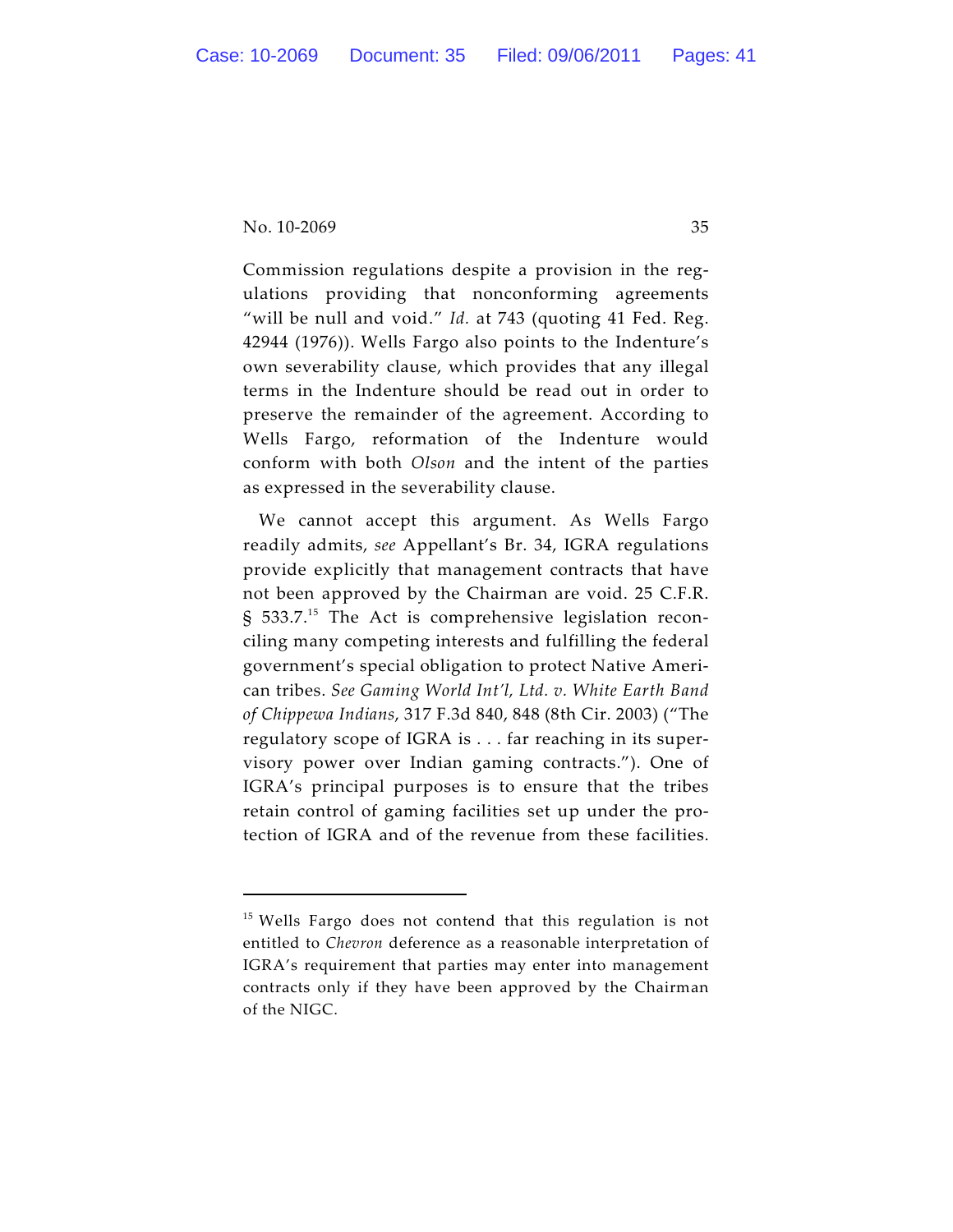Consequently, the statute provides for pre-screening of contracts between the tribes and parties desiring to establish business relationships with the tribes that might impair this fundamental purpose of the federal statutory scheme, and it is this comprehensive review that constitutes the core of Congress's protection for Indian gaming establishments. The statutory and regulatory framework is thus fundamentally different from the simple omission of statutorily required terms at issue in *Olson* and incompatible with the presumption against total invalidity applied in that case. It was reasonable for the NIGC to determine that, in enacting the statute, Congress intended that a contract violating this fundamental purpose of the statute was void. Given the Commission's categorical statement about the consequences for failure to secure approval and the comprehensive regulatory framework involved, we conclude that the Commission's regulation is not subject to reformation by excision of offending provisions. *Cf. First American Kickapoo Operations, L.L.C. v. Multimedia Games*, *Inc.,* 412 F.3d 1166, 1177 n.5. (10th Cir. 2005) ("It may be questioned whether any part of a contract determined to be void ab initio, including the severability provisions, may be enforced."); *Tamiami Partners, Ltd. v. Miccosukee Tribe of Indians of Florida*, 63 F.3d 1030, 1047 & n.59 (11th Cir. 1995) (concluding that IGRA and NIGC regulations so dominate the field of tribal gaming that they are incorporated into gaming contracts as a matter of law).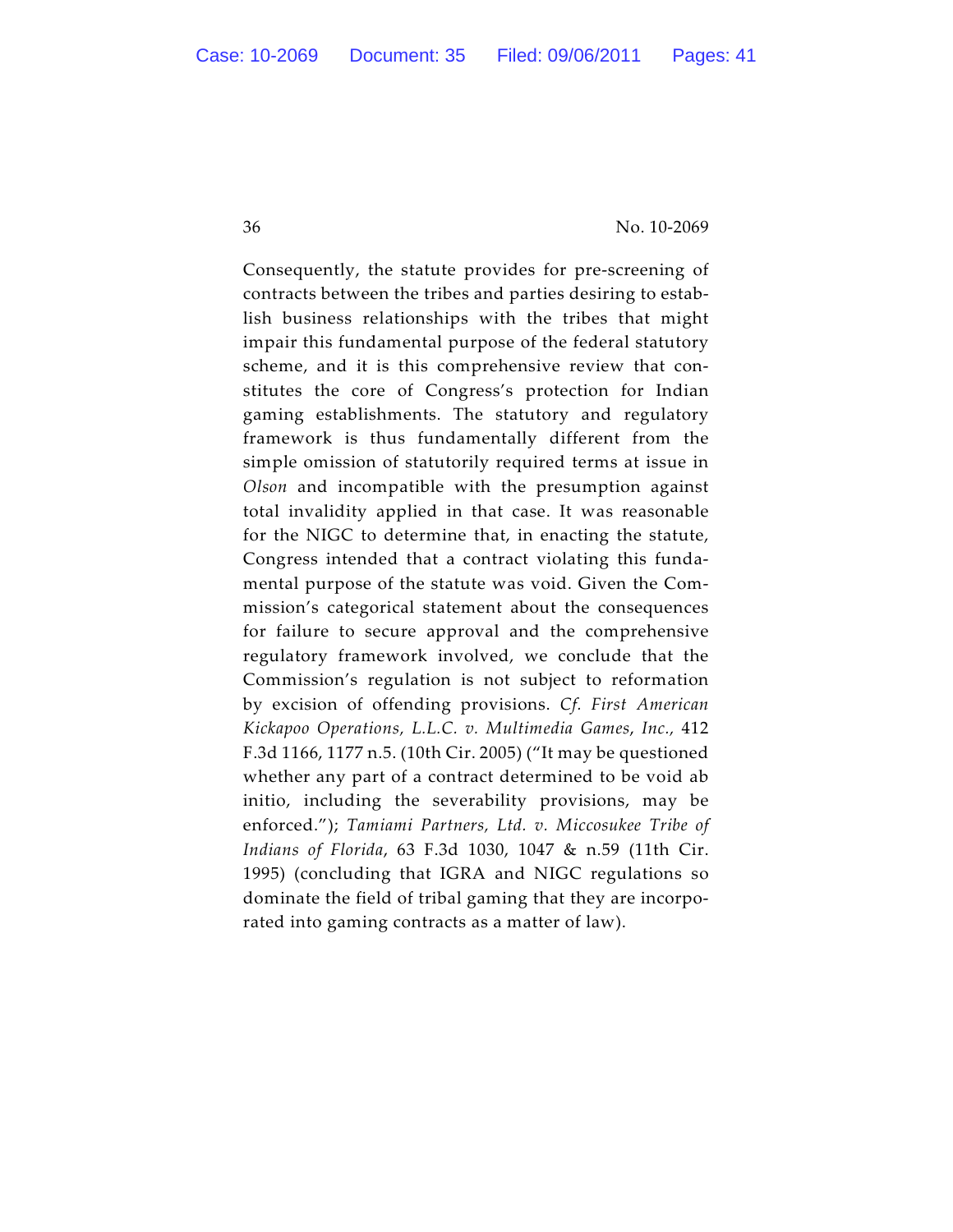# **C.**

We also have examined carefully Wells Fargo's submission that the district court should have allowed it leave to file an amended complaint to assert that the other documents in the case, most especially the bonds and the Bond Resolution of the Corporation, constitute independent waivers of the Corporation's sovereign immunity that are not dependent on the validity of the Indenture. In the view of Wells Fargo, even if it cannot assert a claim for breach of the Indenture, it can still seek other legal and equitable relief in connection with the bond transaction from Lake of the Torches on behalf of itself and the bondholder.

A plaintiff may amend a complaint after entry of a final judgment "only with leave of court after a motion under Rule 59(e) or 60(b) had been made and the judgment has been set aside or vacated." *Figgie Int'l, Inc. v. Miller*, 966 F.2d 1178, 1179 (7th Cir. 1992). In this case, however, the district court *sua sponte* dismissed the case for lack of subject matter jurisdiction with prejudice and entered final judgment before Lake of the Torches had filed a responsive pleading and without any notice to Wells Fargo that the court was contemplating such a course. As such, the district court should have granted relief from the judgment and permitted Wells Fargo leave to amend unless it found undue delay, bad faith or dilatory motive, or if amending the complaint would have been futile because the amended complaint would not survive dismissal. *See Chaudhry v. Nucor Steel-Indiana*, 546 F.3d 832, 838-39 (7th Cir. 2008); *Foster v. DeLuca*, 545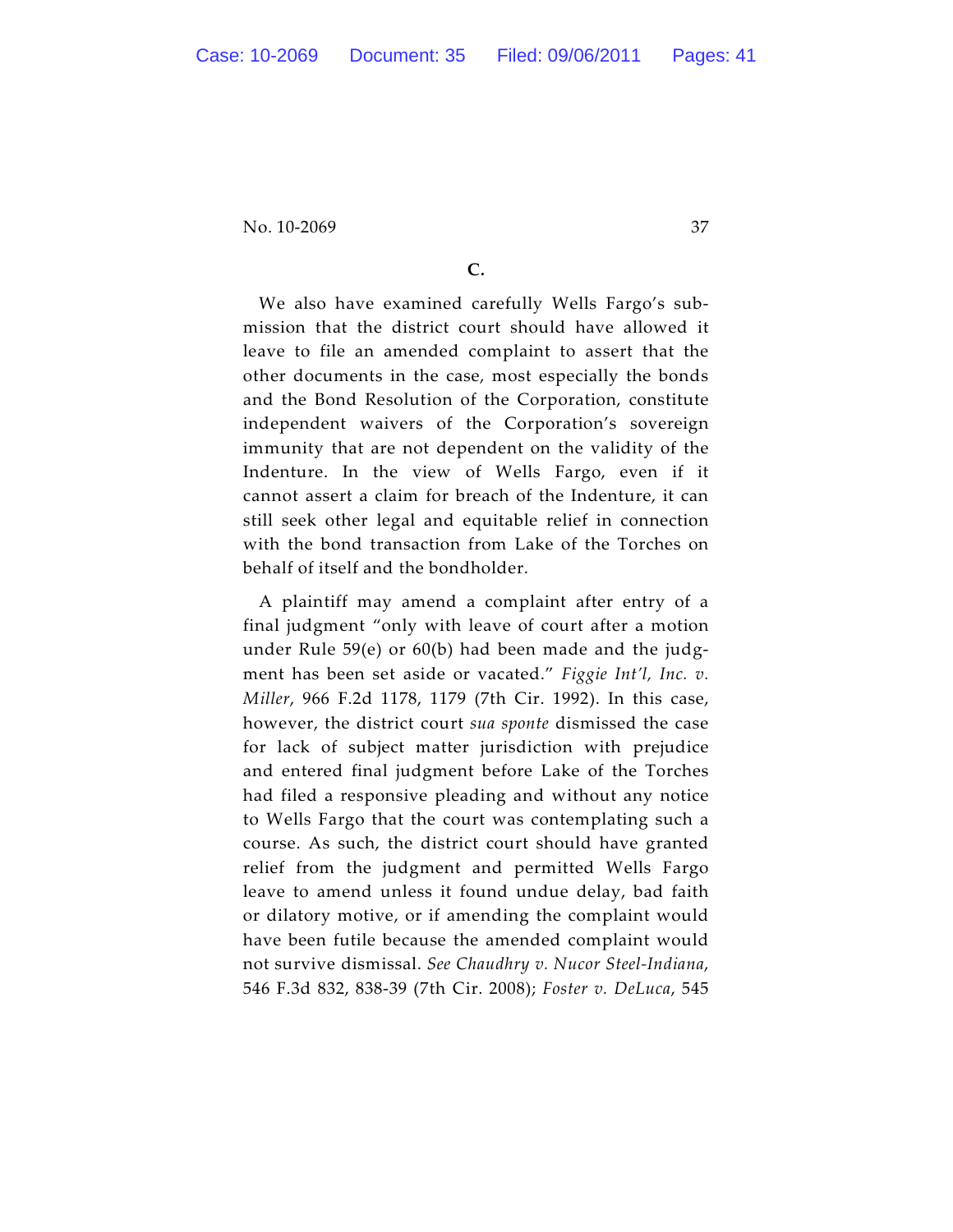F.3d 582, 584-85 (7th Cir. 2008); *Frey v. Envtl. Prot. Agency*, 270 F.3d 1129, 1131-32 (7th Cir. 2001).

The district court concluded that any amendment would be futile and therefore refused to grant relief from the judgment. The district court rested its decision on essentially two grounds. Primarily, the court determined that the various transactional documents upon which Wells Fargo relied were simply collateral to the Indenture and that the bonds incorporated by reference the Indenture's terms. As such, the entire transaction, including all collateral agreements, required the Chairman's approval, and the bonds themselves were also management contracts subject to the Act's approval requirement. Without such approval, the collateral Bond Documents were, in the view of the district court, similarly void.

We do not believe that this analysis can support the district court's decision. As our colleagues in the Second Circuit have held, a document collateral to a management contract "is subject to agency approval . . . only if it 'provides for the management of all or part of a gaming operation.' " *Catskill Dev.*, 547 F.3d at 130 (quoting 25 C.F.R.  $\S$  502.15). $^{16}$  In our view, the mere reference to a related

<sup>&</sup>lt;sup>16</sup> See also Catskill Dev., 547 F.3d at 130 n.20 (rejecting an interpretation of IGRA regulations "as requiring NIGC approval of *all* collateral contracts" (emphasis in original)); *Jena Band of Choctaw Indians v. Tri-Millennium Corp.*, 387 F. Supp. 2d 671, 677- 78 (W.D. La. 2005) ("[O]nly those collateral agreements that should also be considered management contracts because they (continued...)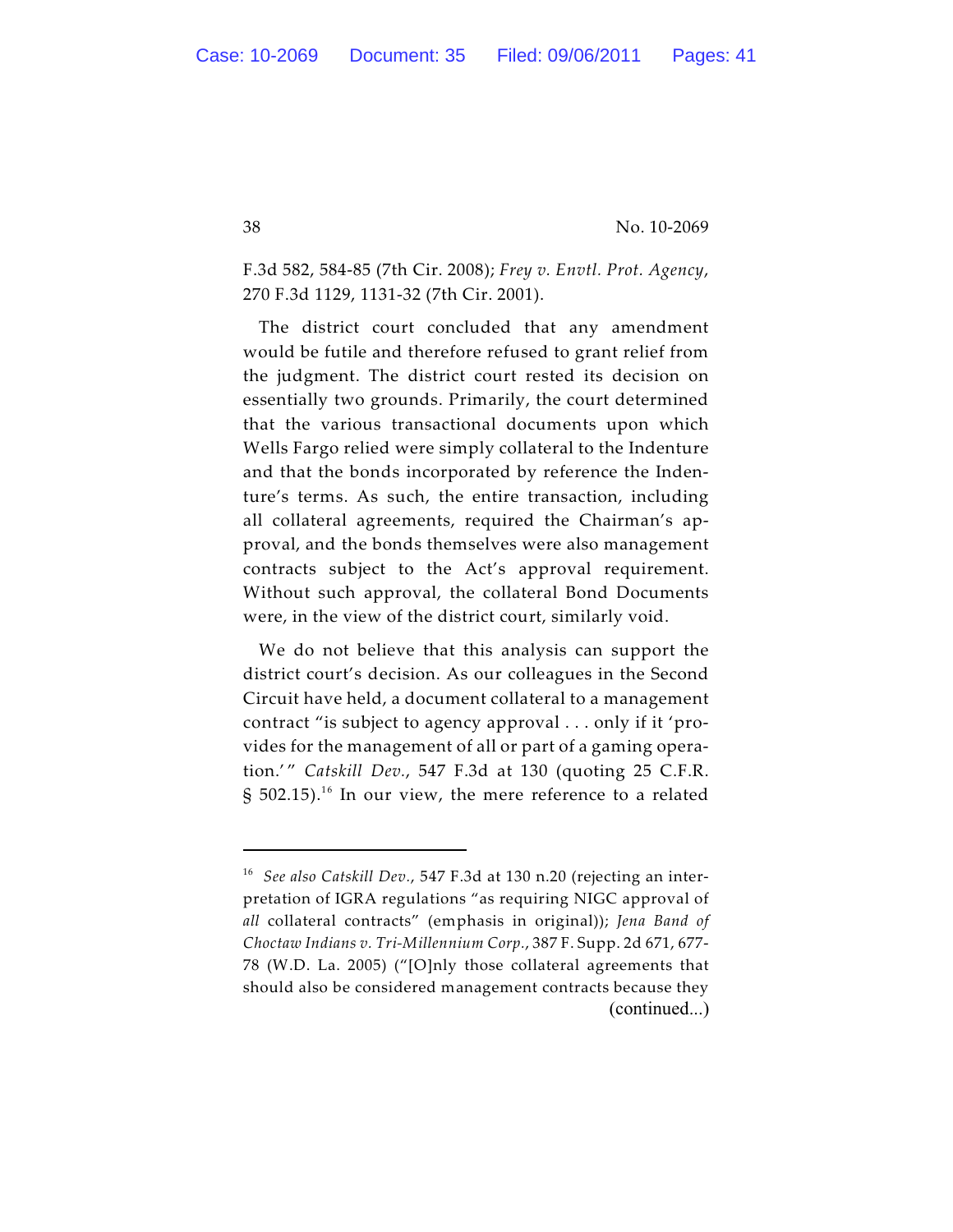management contract does not render a collateral document subject to the Act's approval requirement.

The district court also believed that the waivers of sovereign immunity in the collateral documents are void because the documents are interdependent and support but one basic transaction, of which the Indenture was a crucial part. We believe that the district court's reliance on this ground was premature. It is not immediately apparent that the waivers contained in the documents attached to the proffered amended complaint, when read separately or together, ought to be construed as dependent on the validity of the waiver in the Indenture and that they do not make clear the Corporation's intent to render itself amenable to suit for legal and equitable claims in connection with the bond transaction, *see C & L Enters., Inc. v. Citizen Band Potawatomi Indian Tribe of Oklahoma*, 532 U.S. 411 (2001); *Sokaogon Gaming Enter. Corp. v. Tushie-Montgomery Assocs., Inc.*, 86 F.3d 656 (7th Cir. 1996). These issues are not susceptible to resolution on the face of the amended complaint, and Wells Fargo's opportunity to file a reply brief was not an adequate opportunity for the thorough litigation required to resolve them.

<sup>(...</sup>continued)

provide for the management of a gaming operation are void without NIGC approval."); Kevin K. Washburn, *The Mechanics of Indian Gaming Management Contract Approval*, 8 Gaming L. Rev. 333, 344-45 (2004) (explaining that the Commission "strictly has jurisdiction to review and approve only 'management contracts'" and that the Commission "does not intend that [unapproved collateral] agreements are void").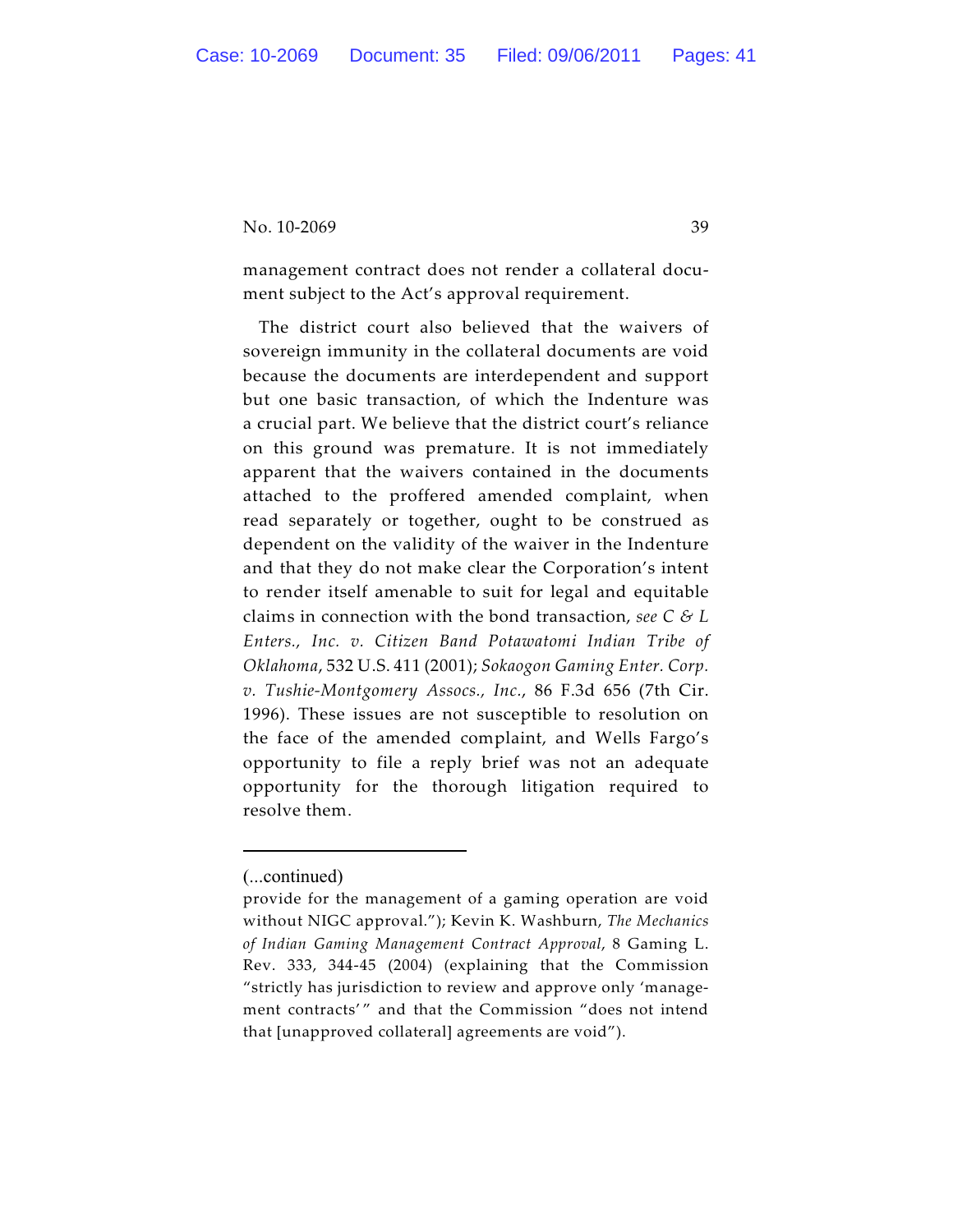Another, and more fundamental, issue went unanswered by the district court in its consideration of the motion to file the amended complaint. Once the Indenture is voided, the standing of Wells Fargo to seek the return of the funds to the bondholder is not selfevident. Lake of the Torches contested Wells Fargo's standing in its briefing before the district court, and Wells Fargo responded that the failure of an express trust results in a constructive trust in favor of the beneficiary that preserves the trustee's standing to litigate on behalf of the beneficiary. However, the issue was not explored fully by either party, and it deserves more comprehensive consideration on remand.

In sum, on remand, the district court should grant Wells Fargo's motion for leave to file an amended complaint insofar as it states claims for legal and equitable relief in connection with the bond transaction. The court should then address whether Wells Fargo's standing to seek such relief on behalf of the bondholder survives the voiding of the Indenture. It should proceed to address whether the transactional documents, taken alone or together, evince an intent on the part of the Corporation to waive sovereign immunity with respect to claims by Wells Fargo on its own behalf and, if it has standing to do so, on behalf of the bondholder.

#### **Conclusion**

We conclude that the Indenture constitutes a management contract under IGRA and that, as a condition of its validity, it should have been submitted to the Chairman